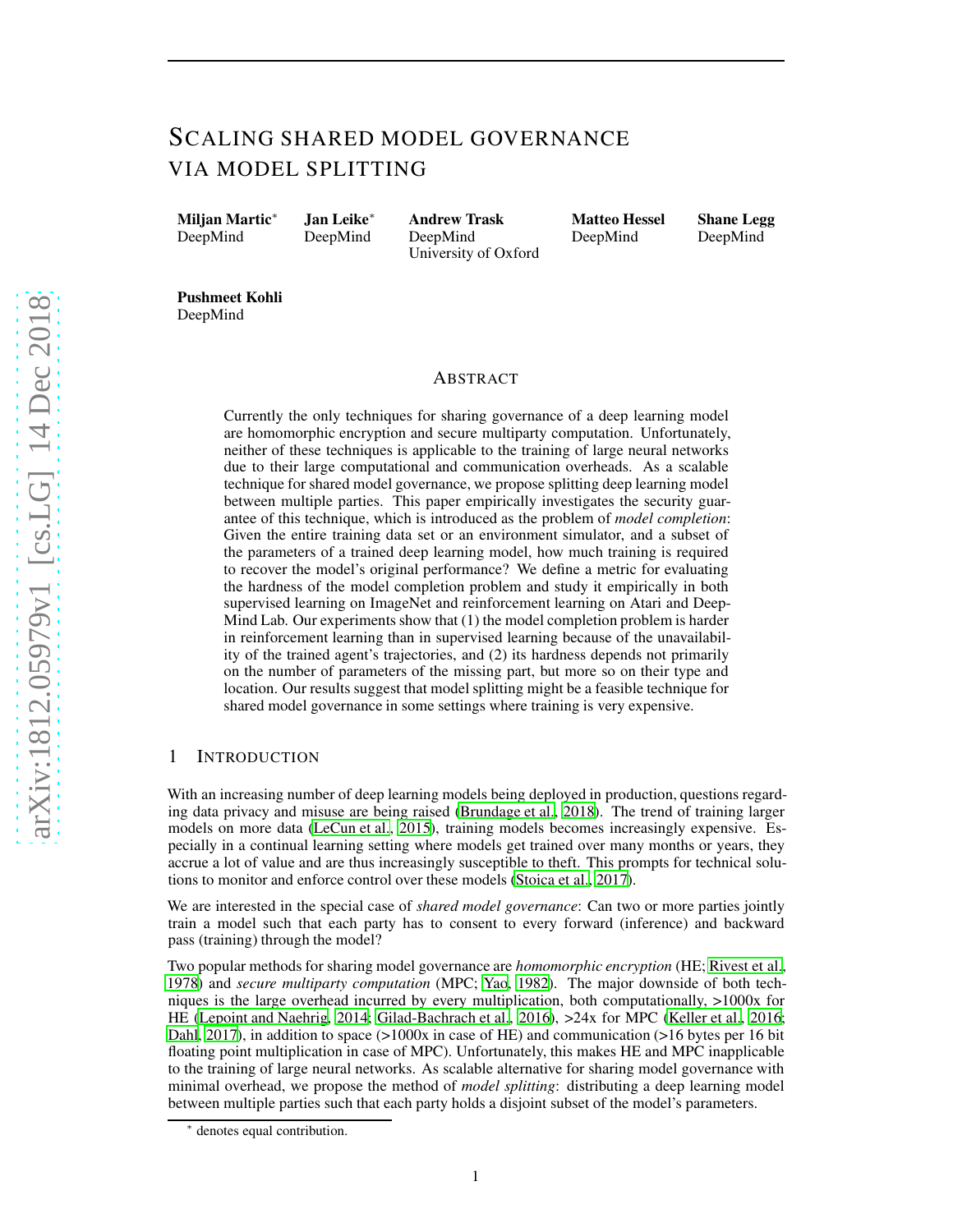<span id="page-1-0"></span>

(a) Initialize the model. (b) Train the model with training procedure T. (c) Reinitialize part of the model (green). (d) Train the model with training procedure  $T'$ .

Figure 1: Schematic illustration of the problem of model completion: Find the fastest retraining procedure  $T'$  that recovers a loss that is at least as good as the loss from the original model [\(b\).](#page-1-0)

Concretely, imagine the following scenario for sharing model governance between two parties, called Alice and Bob. Alice holds the model's first layer and Bob holds the model's remaining layers. In each training step (1) Alice does a forward pass through the first layer, (2) sends the resulting activations to Bob, (3) Bob completes the forward pass, computes the loss from the labels, and does a backward pass to the first layer, (4) sends the resulting gradients to Alice, and (5) Alice finishes the backward pass.

How much security would Alice and Bob enjoy in this setting? To answer this question, we have to consider the strongest realistic attack vector. In this work we assume that the adversary has access to everything but the missing parameters held by the other party. How easy would it be for this adversary to recover the missing part of the model? We introduce this as the *problem of model completion*:

### *Given the entire training data set or an environment simulator, and a subset of the parameters of a trained model, how much training is required to recover the model's original performance?*

In this paper, we define the problem of model completion formally [\(Section 3.1\)](#page-3-0), propose a metric to measure the hardness of model completion [\(Section 3.2\)](#page-3-1), and provide empirical results [\(Section 4](#page-4-0) and [Section 5\)](#page-5-0) in both the supervised learning (SL) and in reinforcement learning (RL). For our SL experiments we use the AlexNet convolutional network [\(Krizhevsky et al.](#page-10-3), [2012](#page-10-3)) and the ResNet50 residual network [\(He et al., 2015a](#page-10-4)) on ImageNet [\(Deng et al.](#page-9-3), [2009\)](#page-9-3); for RL we use A3C [\(Mnih et al., 2015\)](#page-10-5) and Rainbow [\(Hessel et al., 2017\)](#page-10-6) in the Atari domain [\(Bellemare et al.,](#page-9-4) [2013\)](#page-9-4) and IMPALA [\(Espeholt et al., 2018](#page-9-5)) on DeepMind Lab [\(Beattie et al., 2016\)](#page-9-6). After training the model, we reinitialize one of the model's layers and measure how much training is required to complete it (see [Figure 1\)](#page-1-0).

Our key findings are: (1) Residual networks are easier to complete than nonresidual networks [\(Figure 3](#page-6-0) and [Figure 2\)](#page-5-1). (2) For A3C lower layers are often harder to complete than upper layers [\(Figure 4\)](#page-6-1). (3) The absolute number of parameters has a minimal effect on the hardness of model completion. (4) RL models are harder to complete than SL models. (5) When completing RL models access to the right experience matters [\(Figure 5\)](#page-6-2).

# 2 RELATED WORK

### 2.1 MODEL COMPLETION

The closest well-studied phenomenon to model completion is *unsupervised pretraining*, first introduced by [Hinton et al. \(2006\)](#page-10-7). In unsupervised pretraining a subset of the model, typically the lower layers, is trained in a first pass with an unsupervised reconstruction loss [\(Erhan et al.](#page-9-7), [2010\)](#page-9-7). The aim is to learn useful high-level representations that make a second pass with a supervised loss more computationally and sample efficient. This second pass could be thought as model completion.

In this paper we study *vertical* model completion where all parameters in one layer have to be completed. Instead we could have studied *horizontal* model completion where some parameters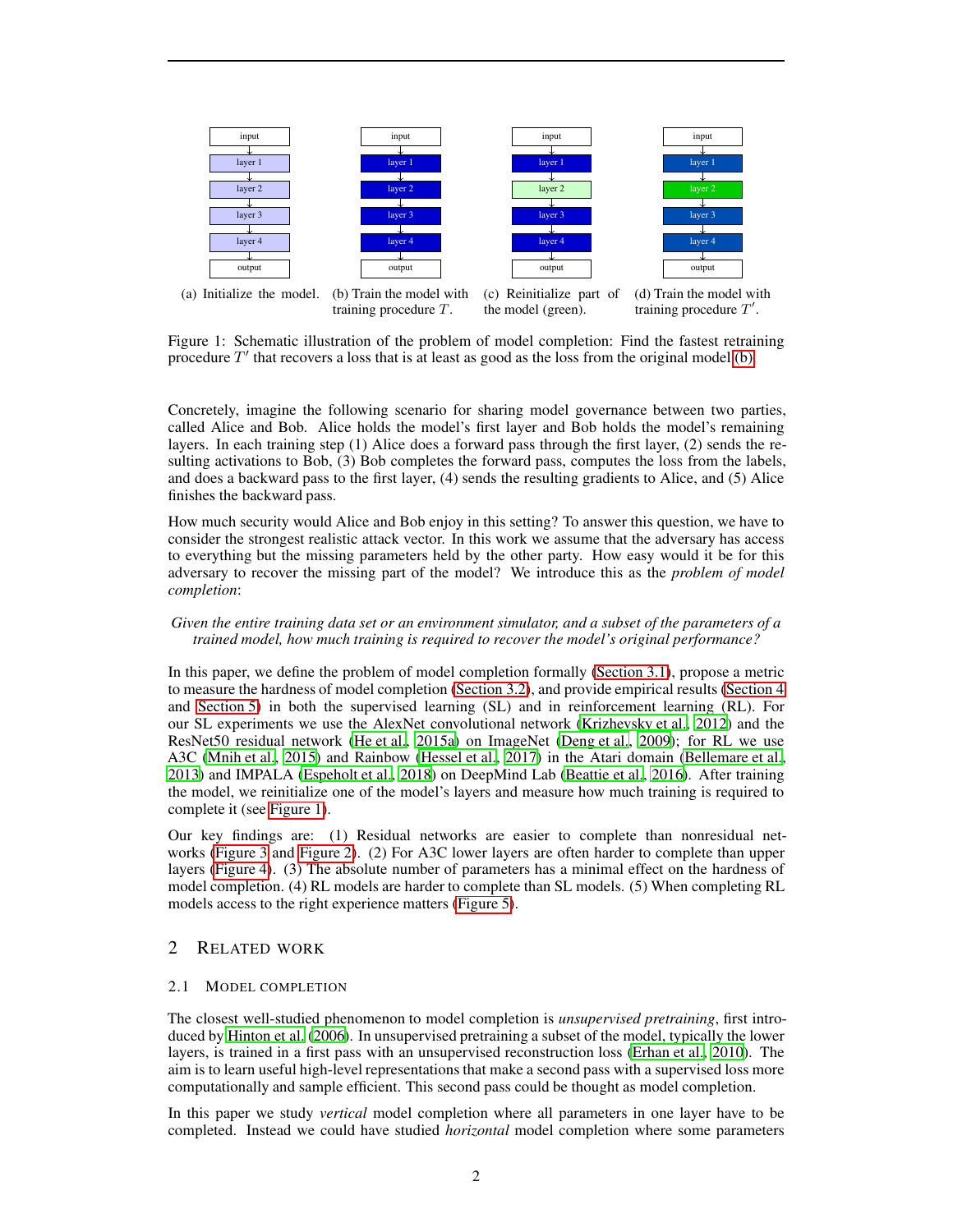have to be completed in every layer. Horizontal model completion should be easy as suggested by the effectiveness of dropout as a regularizer [\(Srivastava et al.](#page-11-3), [2014\)](#page-11-3), which trains a model to be resilient to horizontal parameter loss.

Pruning neural networks [\(LeCun et al.](#page-10-8), [1990\)](#page-10-8) is in a sense the reverse operation to model completion. [Changpinyo et al. \(2017\)](#page-9-8) prune individual connections and [Molchanov et al. \(2017](#page-11-4)) prune entire feature maps using different techniques; their findings, lower layers are more important, are compatible with ours. [Frankle and Carbin](#page-9-9) [\(2018\)](#page-9-9) present empirical evidence for the *lottery ticket hypothesis*: only a small subnetwork matters (the 'lottery ticket') and the rest can be pruned away without loss of performance. The model completion problem for this lottery ticket (which is spread over all layers) would be trivial by definition. All of these works only consider removing parts of the model horizontally.

The model completion problem can also be viewed as transfer learning from one task to the same task, while only sharing a subset of the parameters [\(Parisotto et al.](#page-11-5), [2015](#page-11-5); [Teh et al., 2017\)](#page-11-6). [Yosinski et al. \(2014\)](#page-11-7) investigate which layers in a deep convolutional model contain general versus task-specific representations; some of their experiments follow the same setup as we do here and their results are in line with ours, but they do not measure the *hardness* of model completion task.

Finally, our work has some connections to distillation of deep models [\(Bucilua et al.](#page-9-10), [2006](#page-9-10); [Hinton et al., 2015;](#page-10-9) [Rusu et al., 2015;](#page-11-8) [Berseth et al., 2018](#page-9-11)). Distillation can be understood as a 'reverse' of model completion, where we want to find a smaller model with the same performance instead of completing a smaller, partial model.

#### 2.2 SHARED MODEL GOVERNANCE

The literature revolves around two techniques for sharing model governance: *homomorphic encryption* (HE; [Rivest et al.](#page-11-1), [1978](#page-11-1)) and *secure multiparty computation* (MPC; [Yao, 1982;](#page-11-2) [Damgård et al.,](#page-9-12) [2012\)](#page-9-12). Both HE and MPC have been successfully applied to machine learning on small datasets like MNIST [\(Gilad-Bachrach et al.](#page-9-1), [2016;](#page-9-1) [Mohassel and Zhan, 2017](#page-10-10); [Dahl, 2017](#page-9-2); [Wagh et al., 2018](#page-11-9)) and the Wisconsin Breast Cancer Data set [\(Graepel et al.](#page-10-11), [2012\)](#page-10-11).

HE is an encryption scheme that allows computation on encrypted numbers without decrypting them. It thus enables a model to be trained by an untrusted third party in encrypted form. The encryption key to these parameters can be cryptographically shared between several other parties who effectively retain control over how the model is used.

Using MPC numbers can be shared across several parties such that each share individually contains no information about these numbers. Nevertheless computational operations can be performed on the shared numbers if every party performs operations on their share. The result of the computation can be reconstructed by pooling the shares of the result.

While both HE and MPC fulfill a similar purpose, they face different tradeoffs for the additional security benefits: HE incurs a large computational overhead [\(Lepoint and Naehrig](#page-10-1), [2014\)](#page-10-1) while MPC incurs a much smaller computational overhead in exchange for a greater communication overhead [\(Keller et al.](#page-10-2), [2016](#page-10-2)). Moreover, HE provides cryptographic security (reducing attacks to break the cipher on well-studied hard problems such as the discrete logarithm) while MPC provides perfect information-theoretic guarantees as long as the parties involved (3 or more) do not collude.

There are many applications where we would be happy to pay for the additional overhead because we cannot train the model any other way, for example in the health sector where privacy and security are critical. However, if we want to scale shared model governance to the training of large neural networks, both HE and MPC are ruled out because of their prohibitive overhead. In contrast to HE and MPC, sharing governance via model splitting incurs minimal computational and manageable communication overhead. However, instead of strong security guarantees provided by HE and MPC, the security guarantee is bounded from above by the hardness of the model completion problem we study in this paper.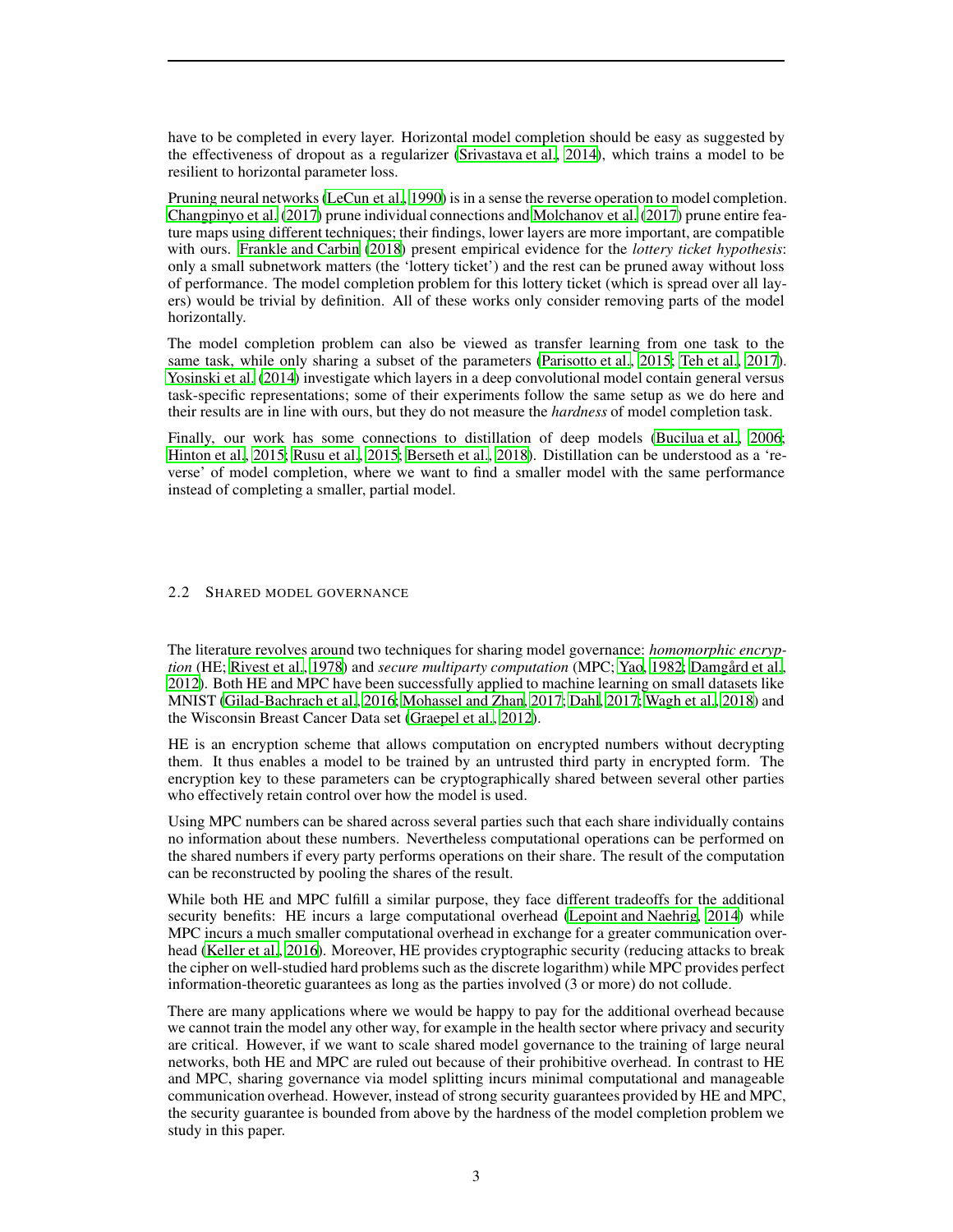## 3 THE PROBLEM OF MODEL COMPLETION

Let  $f_\theta$  be a model parameterized by the vector  $\theta$ . We consider two settings: supervised learning and reinforcement learning. In our supervised learning experiments we evaluate the model  $f_{\theta}$  by its performance on the test loss  $L(\theta)$ .

In reinforcement learning an agent interacts with an environment over a number of discrete time steps [\(Sutton and Barto](#page-11-10), [1998\)](#page-11-10): In time step t, the agent takes an *action*  $a_t$  and receives an *observation*  $o_{t+1}$  and a *reward*  $r_{t+1} \in \mathbb{R}$  from the environment. We consider the episodic setting in which there is a random final time step  $\tau \leq K$  for some constant  $K \in \mathbb{N}$ , after which we restart with timestep  $t = 1$ . The agent's goal is to maximize the episodic return  $G := \sum_{t=1}^{T} r_t$ . Its *policy* is a mapping from sequences of observations to a distribution over actions parameterized by the model  $f_{\theta}$ . To unify notation for SL and RL, we equate  $L(\theta) = \mathbb{E}_{a_t \sim f_{\theta}(o_1,...,o_{t-1})}[-G]$  such that the loss function for RL is the negative expected episodic return.

#### <span id="page-3-0"></span>3.1 PROBLEM DEFINITION

To quantify training costs we measure the computational cost during (re)training. To simplify, we assume that training proceeds over a number of discrete steps. A step can be computation of gradients and parameter update for one minibatch in the case of supervised learning or one environment step in the case of reinforcement learning. We assume that computational cost are constant for each step, which is approximately true in our experiments. This allows us to measure training cost through the number of training steps executed.

Let T denote the *training procedure* for the model  $f_\theta$  and let  $\theta_0, \theta_1, \ldots$  be the sequence of parameter vectors during training where  $\theta_i$  denotes the parameters in training step *i*. Furthermore, let  $\ell^* :=$  $\min\{L(\theta_i) \mid i \leq N\}$  denote the best model performance during the training procedure T (not necessarily the performance of the final weights). We define the *training cost* as the random variable  $C_T(\ell) := \arg \min_{i \in \mathbb{N}} \{L(\theta_i) \leq \ell\}$ , the number of training steps until the loss falls below the given threshold  $\ell \in \mathbb{R}$ . After we have trained the model  $f_{\theta}$  for N steps and thus end up with a set of trained parameters  $\theta_N$  with loss  $L(\theta_N)$ , we split the parameters  $\theta_N = [\theta_N^1, \theta_N^2]$  into two disjoint subvectors of parameters  $\theta_N^1$  and  $\theta_N^2$ . For example,  $\theta_N^2$  could be all parameters of one of the model's layers. The model completion problem is, given the parameters  $\theta_N^1$  but not  $\theta_N^2$ , recovering a model that has loss at most  $L(\theta_N)$ . This is illustrated in [Figure 1.](#page-1-0)

#### <span id="page-3-1"></span>3.2 MEASURING THE HARDNESS OF MODEL COMPLETION

How hard is the model completion problem? To answer this question, we use the parameters  $\theta'_0$  :=  $[\theta_0^{\prime 1}, \theta_0^{\prime 2}]$  where  $\theta_0^{\prime 1} := \theta_N^1$  are the previously trained parameters and  $\theta_0^{\prime 2}$  are freshly initialized parameters. We then execute a (second) *retraining procedure*  $T' \in \mathcal{T}$  from a fixed set of available retraining procedures  $\mathcal{T}^{1}$  $\mathcal{T}^{1}$  $\mathcal{T}^{1}$ . The aim of this retraining procedure is to complete the model, and it may be different from the initial training procedure T. We assume that  $T \in \mathcal{T}$  since retraining the entire model from scratch (reinitializing all parameters) is a valid way to complete the model.

Let  $\theta'_0, \theta'_1, \ldots$  be the sequence of parameter vectors obtained from running the retraining procedure  $T' \in \mathcal{T}$ . Analogously to before, we define  $C'_{T'}(\ell) := \arg \min_{i \in \mathbb{N}} \{ L(\theta_i') \leq \ell \}$  as the *retraining cost* to get a model whose test loss is below the given threshold  $\ell \in \mathbb{R}$ . Note that by definition, for  $T' = T$  we have that  $C'_{T'}(\ell)$  is equal to  $C_T(\ell)$  in expectation.

In addition to recovering a model with the best original performance  $\ell^*$ , we also consider *partial model completion* by using some higher thresholds  $\ell_{\alpha}^* := \alpha \ell^* + (1 - \alpha)L(\theta_0)$  for  $\alpha \in [0, 1]$ . These higher thresholds  $\ell_{\alpha}^{*}$  correspond to the relative progress  $\alpha$  from the test loss of the untrained model parameters  $L(\theta_0)$  to the best test loss  $\ell^*$ . Note that  $\ell_1^* = \ell^*$ .

We define the *hardness of model completion* as the expected cost to complete the model as a fraction of the original training cost for the fastest retraining procedure  $T' \in \mathcal{T}$  available:

<span id="page-3-3"></span>
$$
\text{MC-hardness}_{T}(\alpha) := \inf_{T' \in \mathcal{T}} \mathbb{E}\left[\frac{C'_{T'}(\ell^*_{\alpha})}{C_{T}(\ell^*_{\alpha})}\right],\tag{1}
$$

<span id="page-3-2"></span><sup>&</sup>lt;sup>1</sup>T should not include unrealistic retraining procedures like setting the weights to  $\theta_N$  in one step.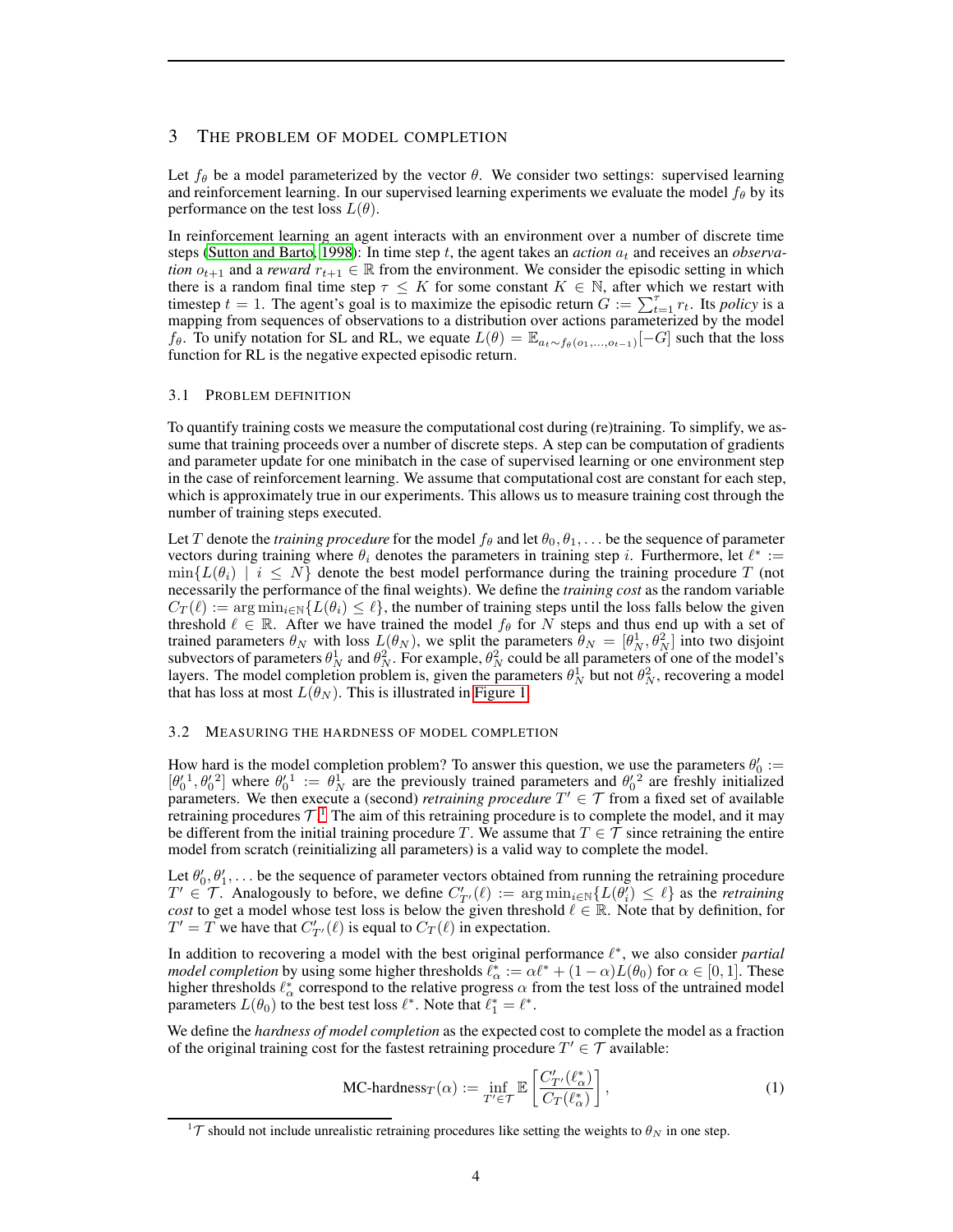where the expectation is taken over all random events in the training procedures  $T$  and  $T'$ .

It is important to emphasize that the hardness of model completion is a *relative* measure, depending on the original training cost  $C_T(\ell_{\alpha}^*)$ . This ensures that we can compare the hardness of model completion across different tasks and different domains. In particular, for different values of  $\alpha$ we compare like with like:  $MC$ -hardness<sub>T</sub>( $\alpha$ ) is measured relative to how long it took to get the *loss below the threshold*  $\ell^*_{\alpha}$  *during training.* Importantly, it is *not* relative to how long it took to train the model to its best performance  $\ell^*$ . This means that naively counter-intuitive results such as MC-hardness $T(0.8)$  being less than MC-hardness $T(0.5)$  are possible.

Since  $C_T(\ell)$  and  $C_{T'}(\ell)$  are nonnegative, MC-hardness $_T(\alpha)$  is nonnegative. Moreover, since  $T \in \mathcal{T}$ by assumption, we could retrain all model parameters from scratch (formally setting  $T'$  to  $T$ ). Thus we have MC-hardness $T(\alpha) \leq 1$ , and therefore MC-hardness is bounded between 0 and 1.

#### <span id="page-4-1"></span>3.3 RETRAINING PROCEDURES

[Equation 1](#page-3-3) denotes an infimum over available retraining procedures  $\mathcal T$ . However, in practice there is a vast number of possible retraining procedures we could use and we cannot enumerate and run all of them. Instead, we take an empirical approach for estimating the hardness of model completion: we investigate the following set of retraining strategies  $\mathcal T$  to complete the model. All the retraining strategies, if not noted otherwise, are built on top of the original training procedure  $T$ . Our best result are only an *upper bound* on the hardness of model completion. It is likely that much faster retraining procedures exist.

 $T_1$  *Optimizing*  $\theta_0^1$  *and*  $\theta_0^2$  *jointly.* We repeat the original training procedure T on the preserved parameters  $\theta_0^1$  and reinitialized parameters  $\theta_0^1$ <sup>2</sup>. The objective function is optimized with respect to all the trainable variables in the model. We might vary in hyperparameters such as learning rates or loss weighting schemes compared to  $T$ , but keep hyperparameters that change the structure of the model (e.g. size and number of layers) fixed.

 $T_2$  *Optimizing*  $\theta'_0$ <sup>2</sup>, but not  $\theta'_0$ <sup>1</sup>. Similarly to  $T_1$ , in this retraining procedure we keep the previous model structure. However, we freeze the trained weights  $\theta_0^{\prime\,1}$ , and only train the reinitialized parameters  $\theta_0^2$ .

 $T_3$  *Overparametrizing the missing layers.* This builds on retraining procedure  $T_1$ . Overparametrization is a common trick in computer vision, where a model is given a lot more parameters than required, allowing for faster learning. This idea is supported by the 'lottery ticket hypothesis' [\(Frankle and Carbin](#page-9-9), [2018\)](#page-9-9): a larger number of parameters increases the odds of a subpart of the network having random initialization that is more conducive to optimization.

 $T_4$  Reinitializing parameters  $\theta_0^2$  using a different initialization scheme. Previous research shows that parameter initialization schemes can have a big impact on convergence properties of deep neu-ral networks [\(Glorot and Bengio](#page-9-13), [2010](#page-9-13); [Sutskever et al., 2013\)](#page-11-11). In  $T_1$  our parameters are initialized using a *glorot uniform* scheme. This retraining procedure is identical to  $T_1$  except that we reinitialize  $\theta_0^2$ <sup>2</sup> using one of the following weight initialization schemes: *glorot normal* [\(Glorot and Bengio,](#page-9-13) [2010\)](#page-9-13), *msra* [\(He et al.](#page-10-12), [2015b](#page-10-12)) or *caffe* [\(Jia et al., 2014\)](#page-10-13).

# <span id="page-4-0"></span>4 EXPERIMENTAL SETUP

Our main experimental results establish upper bounds on the hardness of model completion in the context of several state of the art models for both supervised learning and reinforcement learning. In all the experiments, we train a model to a desired performance level (this does not have to be stateof-the-art performance), and then reinitialize a specific part of the network and start the retraining procedure. Each experiment is run with 3 seeds, except IMPALA (5 seeds) and A3C (10 seeds).

Supervised learning. We train AlexNet [\(Krizhevsky et al.](#page-10-3), [2012\)](#page-10-3) and ResNet50 [\(He et al.](#page-10-4), [2015a\)](#page-10-4) on the ImageNet dataset [\(Deng et al.](#page-9-3), [2009\)](#page-9-3) to minimize cross-entropy loss. The test loss is the top-1 error rate on the test set. AlexNet is an eight layer convolutional network consisting of five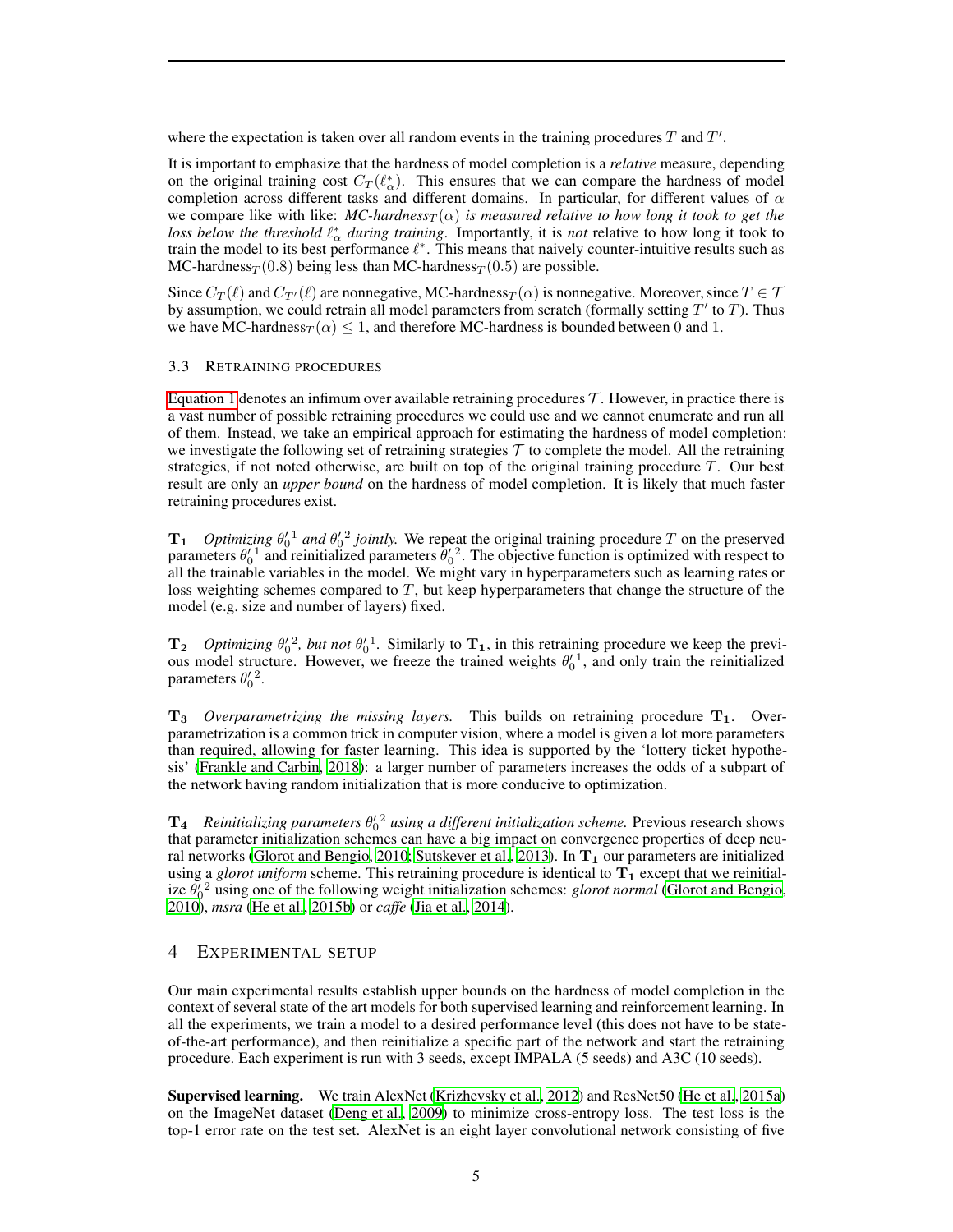<span id="page-5-1"></span>

Figure 2: Hardness of model completion for AlexNet on ImageNet under retraining procedure  $T_1$ . The x-axis shows experiments that retrain different parts of the model.

convolutional layers with max-pooling, followed by two fully connected layers and a softmax output layer. ResNet50 is a 50 layer convolutional residual network: The first convolutional layer with max-pooling is followed by four sections, each with a number of ResNet blocks (consisting of two convolutional layers with skip connections and batch normalization), followed by average pooling, a fully connected layer and a softmax output layer. We apply retraining procedures  $T_1$  and  $T_2$  and use a different learning rate schedule than in the original training procedure because it performs better during retraining. All other hyperparameters are kept the same.

Reinforcement learning. We consider three different state of the art agents: A3C [\(Mnih et al.,](#page-10-14) [2016\)](#page-10-14), Rainbow [\(Hessel et al., 2017](#page-10-6)) and the IMPALA reinforcement learning agent [\(Espeholt et al.,](#page-9-5) [2018\)](#page-9-5). A3C comes from a family of actor-critic methods which combine value learning and policy gradient approaches in order to reduce the variance of the gradients. Rainbow is an extension of the standard DQN [\(Mnih et al.](#page-10-5), [2015](#page-10-5)) agent, which combines double Q-learning [\(van Hasselt,](#page-11-12) [2010\)](#page-11-12), dueling networks [\(Wang et al., 2016\)](#page-11-13), distributional RL [\(Bellemare et al.](#page-9-14), [2017\)](#page-9-14) and noisy nets [\(Fortunato et al., 2017\)](#page-9-15). Moreover, it is equipped with a replay buffer that stores the previous million transitions of the form  $(o_t, a_t, r_{t+1}, o_{t+1})$ , which is then sampled using a prioritized weighting scheme based on temporal difference errors [\(Schaul et al., 2015\)](#page-11-14). Finally, IMPALA is an extension of A3C, which uses the standard actor-critic architecture with off-policy corrections in order to scale effectively to a large scale distributed setup. We train IMPALA with population based training [\(Jaderberg et al.](#page-10-15), [2017](#page-10-15)).

For A3C and Rainbow we use the Atari 2600 domain [\(Bellemare et](#page-9-4) al., [2013\)](#page-9-4) and for IMPALA DeepMind Lab [\(Beattie et al., 2016\)](#page-9-6). In both cases, we treat the list of games/levels as a single learning problem by averaging across games in Atari and training the agent on all level in parallel in case of DeepMind Lab. In order to reduce the noise in the MC-hardness metric, caused by agents being unable to learn the task and behaving randomly, we filter out the levels in which the original trained agent performs poorly. We apply the retraining procedures  $T_1$ ,  $T_2$  on all the models, and on A3C we apply additionally  $T_3$  and  $T_4$ . All the hyperparameters are kept the same during the training and retraining procedures.

Further details of the training and retraining procedures for all models can be found in [Appendix A,](#page-12-0) and the parameter counts of the layers are listed in [Appendix](#page-13-0) B.

# <span id="page-5-0"></span>5 KEY FINDINGS

Our experimental results on the hardness of the model completion problem are reported in Figures [2–](#page-5-1)[6.](#page-7-0) These figures show on the x-axis different experiments with different layers being reinitialized (lower to higher layers from left to right). We plot MC-hardness $_T(\alpha)$  as a bar plot with error bars showing the standard deviation over multiple experiment runs with different seeds; the colors indicate different values of  $\alpha$ . The numbers are provided in [Appendix C.](#page-15-0) In the following we discuss the results.

1. In the majority of cases,  $T_1$  is the best of our retraining procedures. From the retraining procedures listed in [Section 3.3](#page-4-1) we use  $T_1$  and  $T_2$  in all experiments and find that  $T_1$  performs substantially better in all settings except two: First, for A3C, starting from the third convolutional layer,  $T_2$  has lower MC-hardness for all the threshold levels [\(Figure 4\)](#page-6-1). Second,  $T_2$  performs well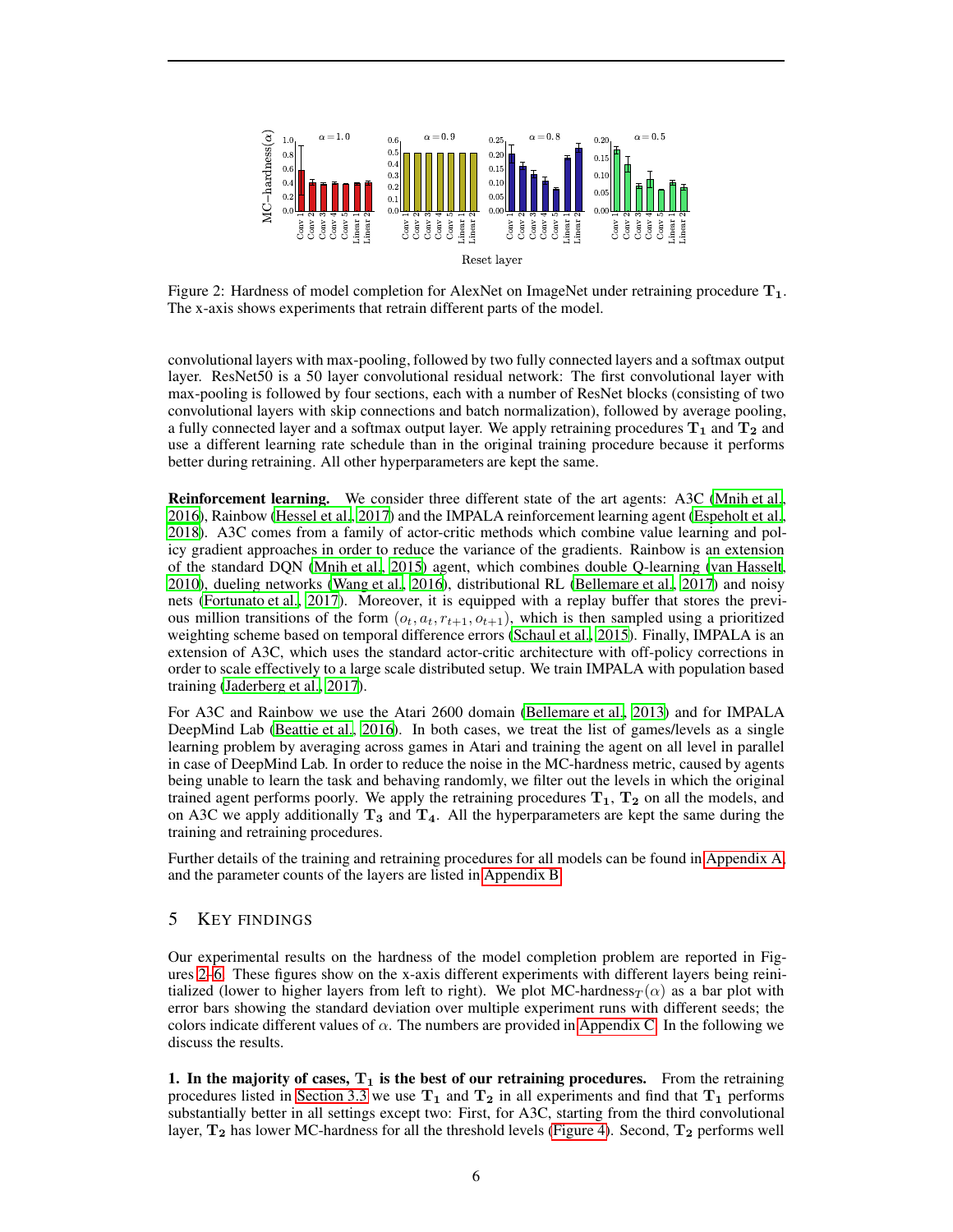<span id="page-6-0"></span>

Figure 3: Hardness of model completion for ResNet50 on ImageNet under retraining procedure  $T_1$  (top) and  $T_2$  (bottom). The x-axis shows experiments that retrain different parts of the model where S corresponds to a ResNet section and B corresponds to a block in that section. S4 B1 -W is the same as S4 B1 except that the skip connection does not get reinitialized.

<span id="page-6-1"></span>

Figure 4: A3C on Atari, trained for 50m steps. For each of 10 sseeds MC-hardness is averaged over 44 Atari games.

<span id="page-6-2"></span>

Figure 5: Rainbow on Atari, trained for 5m steps and using retraining procedure  $T_1$ . The replay buffer is either reset before retraining (left) or kept intact (right). For each of 3 seeds MC-hardness is averaged over 54 Atari games.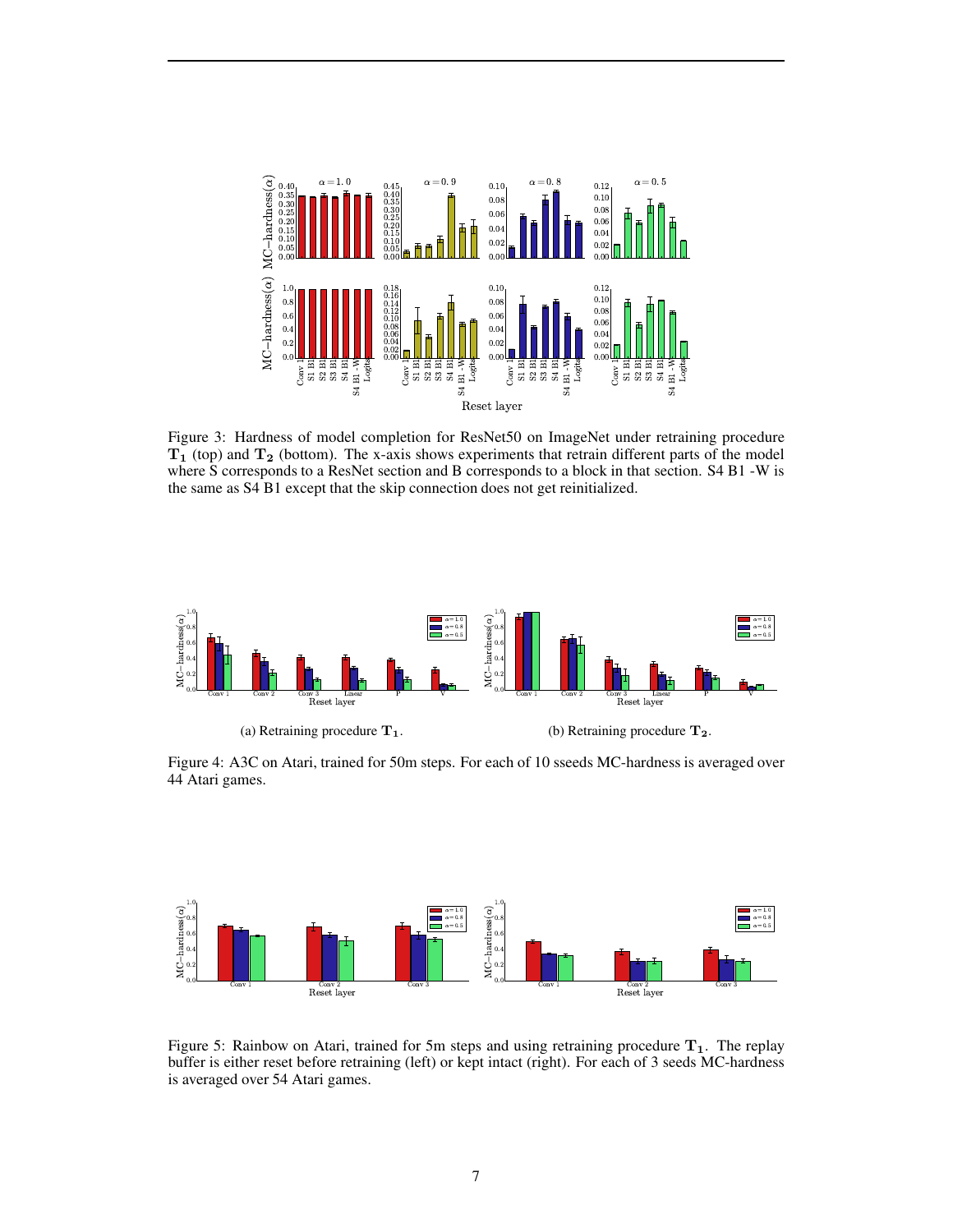<span id="page-7-0"></span>

Figure 6: IMPALA on DeepMind Lab with retraining procedure  $T_1$ . Each of 5 seeds shows the MC-hardness of a single agent jointly trained on 28 DeepMind Lab levels for a total of 1 billion steps.

on all the layers when retraining ResNet-50, for all  $\alpha \leq 0.9$  [\(Figure 3\)](#page-6-0); the difference is especially visible at  $\alpha = 0.9$ .

For A3C we use all four retraining procedures. The difference between  $T_1$  and  $T_2$  are shown in [Figure 4.](#page-6-1) For  $T_3$  we tried replacing the first convolutional layer with two convolutional layers using a different kernel size, as well as replacing a fully connected layer with two fully connected layers of varying sizes. The results were worse than using the same architecture and we were often unable to retrieve  $100\%$  of the original performance. With  $T_4$  we do not see any statistically significant difference in retraining time between the initialization schemes *glorot normal*, *msra*, and *caffe*.

2. Residual networks are easier to complete. Comparing our SL results in [Figure 2](#page-5-1) and [Figure 3](#page-6-0) for  $T_1$ , the model hardness for threshold  $\alpha = 0.5$  and  $\alpha = 0.8$  is much lower for ResNet50 than for AlexNet. However, to get the original model performance ( $\alpha = 1$ ), both models need about 40% of the original training cost. As mentioned above,  $T_2$  works better than  $T_1$  on ResNet50 for  $\alpha \leq 0.9$ .

An intact skip connection helps retraining for  $\alpha \leq 0.9$  and  $\mathbf{T}_1$ , but not  $\mathbf{T}_2$ , as illustrated in the experiment S4 B1 -W [\(Figure 3\)](#page-6-0). A noticeable outlier is S4 B1 at  $\alpha = 0.9$ ; it is unclear what causes this effect, but it reproduced every time we ran this experiment.

Residual neural networks use skip connections across two or more layers [\(He et al.](#page-10-4), [2015a\)](#page-10-4). This causes the features in those layers to be additive with respect to the incoming features, rather than replacing them as in non-residual networks. Thus lower-level and higher-level representations tend to be more spread out across the network, rather than being confined to lower and higher layers, respectively. This would explain why model completion in residual networks is more independent of the location of the layer.

3. For A3C lower layers are often harder to complete than upper layers. [Figure 4](#page-6-1) shows that for A3C the lower layers are harder to complete than the higher layers since for each value of  $\alpha$  the MC-hardness decreases from left to right. However, this effect is much smaller for Rainbow [\(Figure 5\)](#page-6-2) and AlexNet [\(Figure 2\)](#page-5-1).

In nonresidual networks lower convolutional layers typically learn much simpler and more general features that are more task independent [\(Yosinski et al.](#page-11-7), [2014\)](#page-11-7). Moreover, noise perturbations of lower layers have a significantly higher impact on the performance of deep learning models since noise grows exponentially through the network layers [\(Raghu et al., 2016\)](#page-11-15). Higher level activations are functions of the lower level ones; if a lower layer is reset, all subsequent activations will be invalidated. This could imply that the gradients on the higher layers are incorrect and thus slow down training.

4. The absolute number of parameters has a minimal effect on the hardness of model completion. If information content is spread uniformly across the model, then model completion should be a linear function in the number of parameters that we remove. However, the number of parameters in deep models usually vary greatly between layers; the lower-level convolutional layers have 2–3 orders of magnitude fewer parameters than the higher level fully connected layers and LSTMs (see [Appendix B\)](#page-13-0).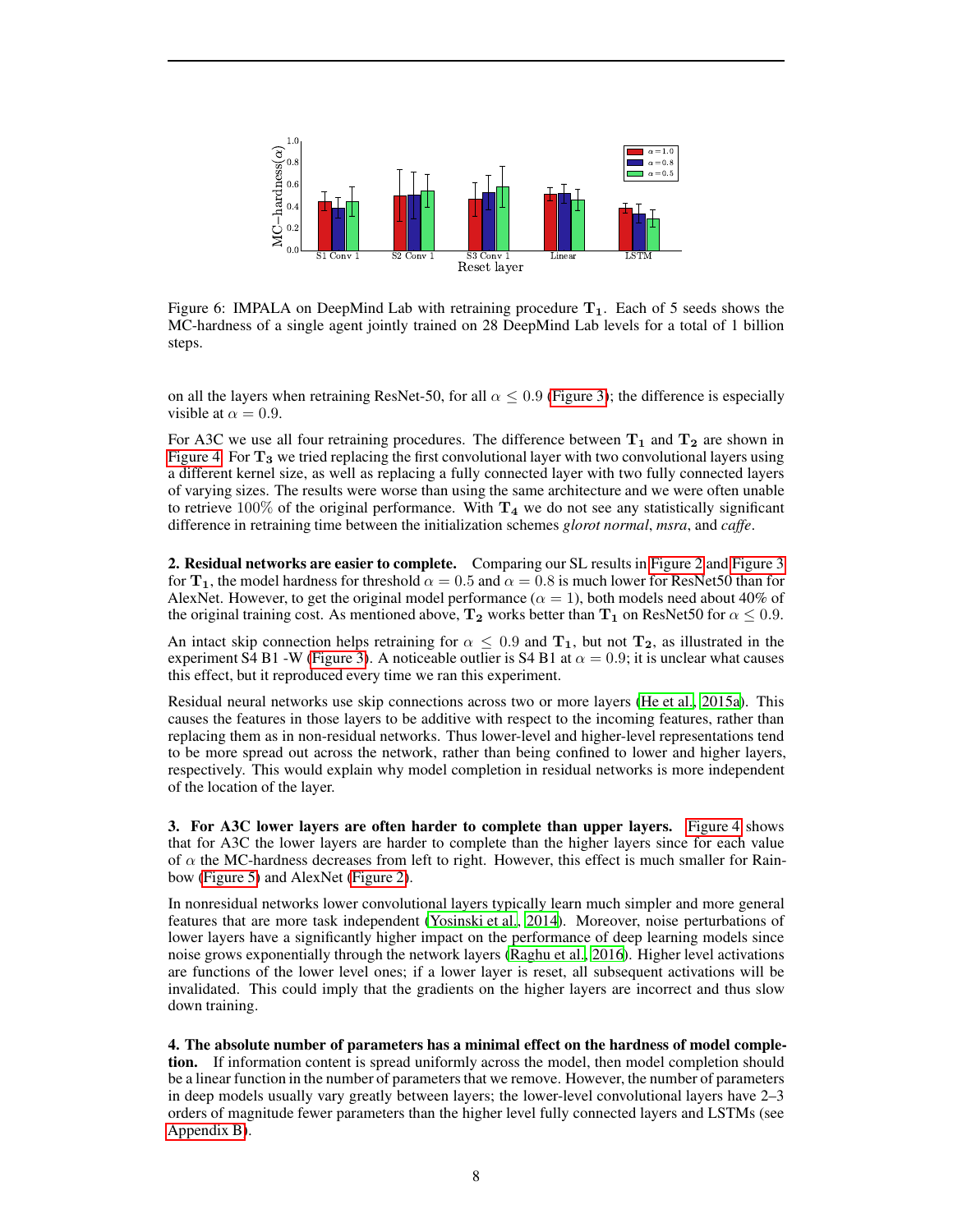In order to test this explicitly, we performed an experiment on AlexNet both increasing and decreasing the total number of feature maps and fully connected units in every layer by 50%, resulting in approximately an order of magnitude difference in terms of parameters between the two models. We found that there is no significant difference in MC-hardness across all threshold levels.

5. RL models are harder to complete than SL models. Across all of our experiments, the model completion of individual layers for threshold  $\alpha = 1$  in SL [\(Figure 2](#page-5-1) and [Figure 3\)](#page-6-0) is easier than the model completion in RL [\(Figure 4,](#page-6-1) [Figure 5,](#page-6-2) and [Figure 6\)](#page-7-0). In many cases the same holds from lower thresholds as well.

By resetting one layer of the model we lose access to the agent's ability to generate useful experience from interaction with the environment. As we retrain the model, the agent has to re-explore the environment to gather the right experience again, which takes extra training time. While this effect is also present during the training procedure  $T$ , it is possible that resetting one layer makes the exploration problem harder than acting from a randomly initialized network.

6. When completing RL models access to the right experience matters. To understand this effect better, we allow the retraining procedure access to Rainbow's replay buffer. At the start of retraining this replay buffer is filled with experience from the fully trained policy. [Figure 5](#page-6-2) shows that the model completion hardness becomes much easier with access to this replay buffer: the three left bar plots are lower than the three right.

This result is supported by the benefits of kickstarting [\(Schmitt et al., 2018](#page-11-16)), where a newly trained agent gets access to an expert agent's policy. Moreover, this is consistent with findings by [Hester et al. \(2018](#page-10-16)), who show performance benefits by adding expert trajectories to the replay buffer.

# 6 DISCUSSION

Our results shed some initial glimpse on the model completion problem and its hardness. Our findings include: residual networks are easier to complete than non-residual networks, lower layers are often harder to complete than higher layers, and RL models are harder to complete than SL models. Nevertheless several question remain unanswered: Why is the difference in MC-hardness less pronounced between lower and higher layers in Rainbow and AlexNet than in A3C? Why is the absolute number of parameters insubstantial? Are there retraining procedures that are faster than  $\mathbf{T}_1$ ?

Furthermore, our definition of hardness of the model completion problem creates an opportunity to *modulate* the hardness of model completion. For example, we could devise model architectures with the explicit objective that model completion be easy (to encourage robustness) or hard (to increase security when sharing governance through model splitting). Importantly, since [Equation 1](#page-3-3) can be evaluated automatically, we can readily combine this with architecture search [\(Zoph and Le, 2017\)](#page-11-17).

Our experiments show that when we want to recover  $100\%$  of the original performance, model completion may be quite costly:  $\sim$ 40% of the original training costs in many settings; lower performance levels often retrain significantly faster. In scenarios where a model gets trained over many months or years,  $40\%$  of the cost may be prohibitively expensive. However, this number also has to be taken with a grain of salt because there are many possible retraining procedures that we did not try. The security properties of model splitting as a method for shared governance require further investigation: in addition to more effective retraining procedures, an attacker may also have access to previous activations or be able to inject their own training data. Yet our experiments suggest that model splitting could be a promising method for shared governance. In contrast to MPC and HE it has a substantial advantage because it is cost-competitiveness with normal training and inference.

#### ACKNOWLEDGEMENTS

We are grateful to Wojtek Czarnecki, Simon Schmitt, Morten Dahl, Simon Osindero, Relja Arandjelovic, Carl Doersch, Ali Eslami, Koray Kavukcuoglu, Jelena Luketina, and David Krueger for valuable feedback and discussions.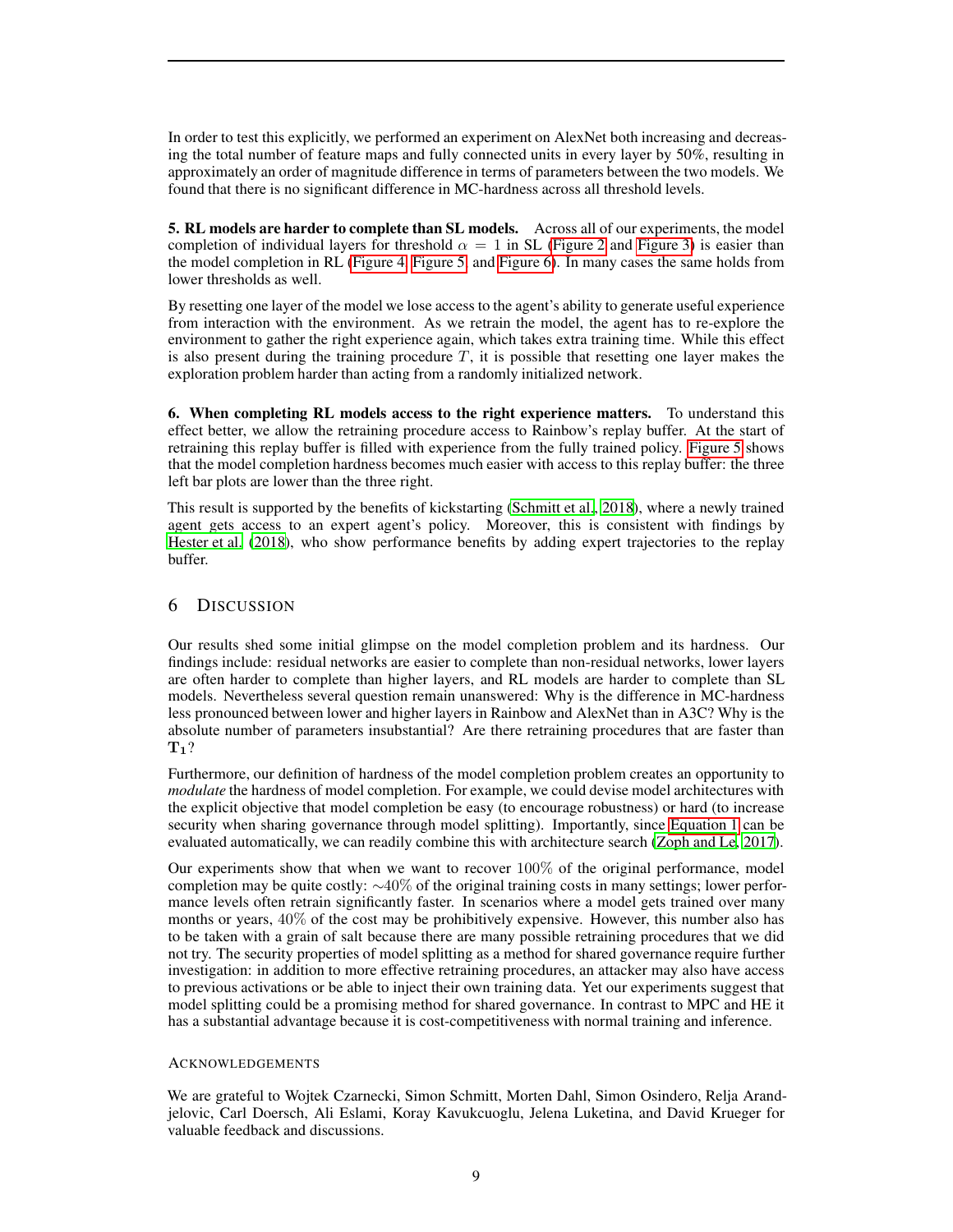#### **REFERENCES**

- <span id="page-9-6"></span>Charles Beattie, Joel Z Leibo, Denis Teplyashin, Tom Ward, Marcus Wainwright, Heinrich Küttler, Andrew Lefrancq, Simon Green, Víctor Valdés, Amir Sadik, Julian Schrittwieser, Keith Anderson, Sarah York, Max Cant, Adam Cain, Adrian Bolton, Stephen Gaffney, Helen King, Demis Hassabis, Shane Legg, and Stig Petersen. DeepMind Lab. *arXiv preprint arXiv:1612.03801*, 2016.
- <span id="page-9-4"></span>Marc G Bellemare, Yavar Naddaf, Joel Veness, and Michael Bowling. The Arcade Learning Environment: An evaluation platform for general agents. *Journal of Artificial Intelligence Research*, 47:253–279, 2013.
- <span id="page-9-14"></span>Marc G Bellemare, Will Dabney, and Rémi Munos. A distributional perspective on reinforcement learning. In *International Conference on Machine Learning*, 2017.
- <span id="page-9-11"></span>Glen Berseth, Cheng Xie, Paul Cernek, and Michiel Van de Panne. Progressive reinforcement learning with distillation for multi-skilled motion control. *arXiv preprint arXiv:1802.04765*, 2018.
- <span id="page-9-0"></span>Miles Brundage, Shahar Avin, Jack Clark, Helen Toner, Peter Eckersley, Ben Garfinkel, Allan Dafoe, Paul Scharre, Thomas Zeitzoff, Bobby Filar, Hyrum Anderson, Heather Roff, Gregory C Allen, Jacob Steinhardt, Carrick Flynn, Seán Ó hÉigeartaigh, Simon Beard, Haydn Belfield, Sebastian Farquhar, Clare Lyle, Rebecca Crootof, Owain Evans, Michael Page, Joanna Bryson, Roman Yampolskiy, and Dario Amodei. The malicious use of artificial intelligence: Forecasting, prevention, and mitigation. *arXiv preprint arXiv:1802.07228*, 2018.
- <span id="page-9-10"></span>Cristian Bucilua, Rich Caruana, and Alexandru Niculescu-Mizil. Model compression. In *International Conference on Knowledge Discovery and Data Mining*, pages 535–541. ACM, 2006.
- <span id="page-9-8"></span>Soravit Changpinyo, Mark Sandler, and Andrey Zhmoginov. The power of sparsity in convolutional neural networks. *arXiv preprint arXiv:1702.06257*, 2017.
- <span id="page-9-2"></span>Morten Dahl. Private image analysis with MPC, 2017. <https://mortendahl.github.io/2017/09/19/private-image-analysis-with-mpc/>.
- <span id="page-9-12"></span>Ivan Damgård, Valerio Pastro, Nigel Smart, and Sarah Zakarias. Multiparty computation from somewhat homomorphic encryption. In *Advances in Cryptology*, pages 643–662, 2012.
- <span id="page-9-3"></span>Jia Deng, Wei Dong, Richard Socher, Li-Jia Li, Kai Li, and Li Fei-Fei. ImageNet: A large-scale hierarchical image database. In *Conference on Computer Vision and Pattern Recognition*, pages 248–255, 2009.
- <span id="page-9-7"></span>Dumitru Erhan, Yoshua Bengio, Aaron Courville, Pierre-Antoine Manzagol, Pascal Vincent, and Samy Bengio. Why does unsupervised pre-training help deep learning? *Journal of Machine Learning Research*, 11(Feb):625–660, 2010.
- <span id="page-9-5"></span>Lasse Espeholt, Hubert Soyer, Remi Munos, Karen Simonyan, Volodymir Mnih, Tom Ward, Yotam Doron, Vlad Firoiu, Tim Harley, Iain Dunning, Shane Legg, and Koray Kavukcuoglu. IMPALA: Scalable distributed deep-RL with importance weighted actor-learner architectures. *arXiv preprint arXiv:1802.01561*, 2018.
- <span id="page-9-15"></span>Meire Fortunato, Mohammad Gheshlaghi Azar, Bilal Piot, Jacob Menick, Ian Osband, Alex Graves, Vlad Mnih, Remi Munos, Demis Hassabis, Olivier Pietquin, Charles Blundell, and Shane Legg. Noisy networks for exploration. *arXiv preprint arXiv:1706.10295*, 2017.
- <span id="page-9-9"></span>Jonathan Frankle and Michael Carbin. The lottery ticket hypothesis: Training pruned neural networks. *arXiv preprint arXiv:1803.03635*, 2018.
- <span id="page-9-1"></span>Ran Gilad-Bachrach, Nathan Dowlin, Kim Laine, Kristin Lauter, Michael Naehrig, and John Wernsing. CryptoNets: Applying neural networks to encrypted data with high throughput and accuracy. In *International Conference on Machine Learning*, pages 201–210, 2016.
- <span id="page-9-13"></span>Xavier Glorot and Yoshua Bengio. Understanding the difficulty of training deep feedforward neural networks. In *International Conference on Artificial Intelligence & Statistics*, pages 249–256, 2010.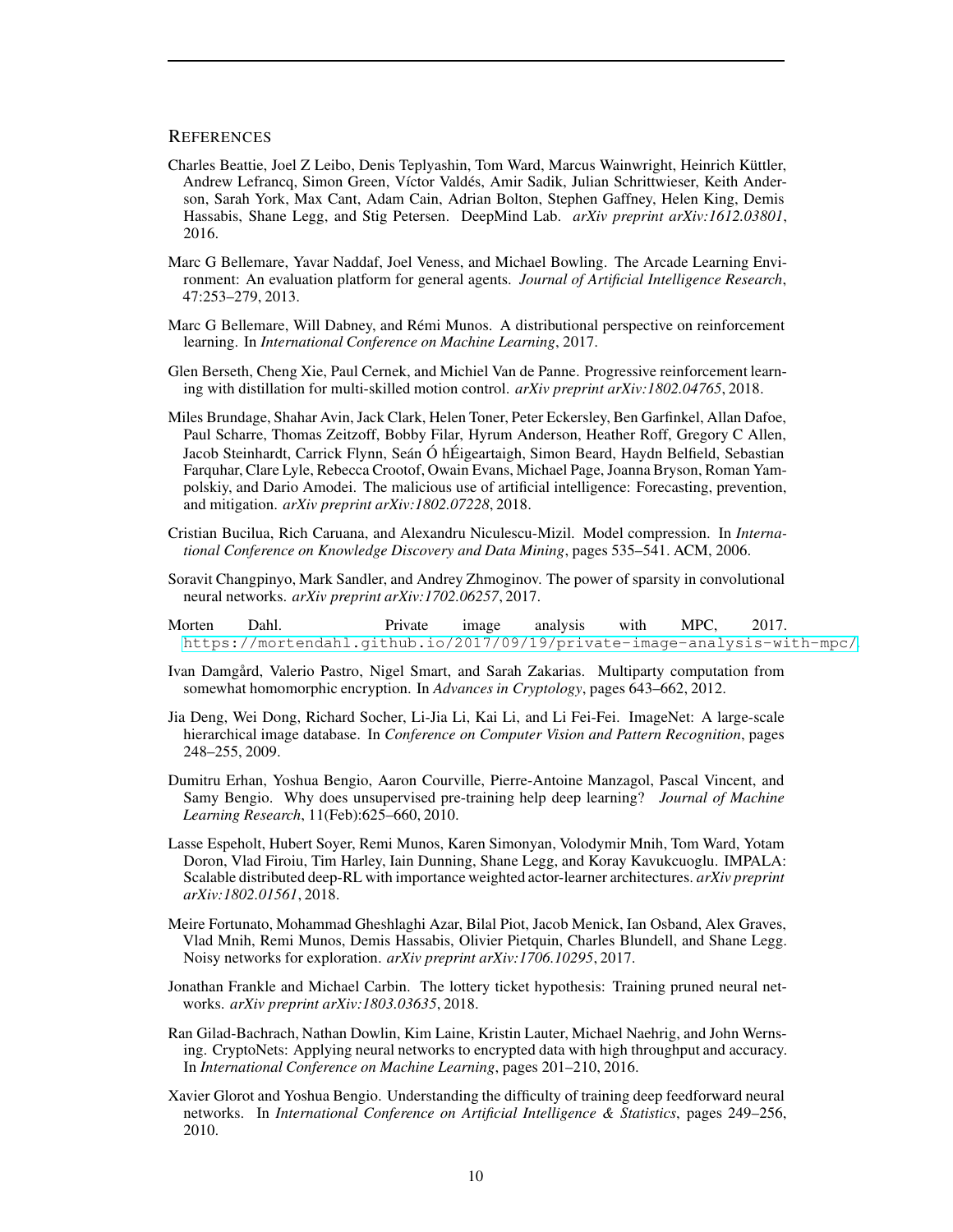- <span id="page-10-11"></span>Thore Graepel, Kristin Lauter, and Michael Naehrig. ML confidential: Machine learning on encrypted data. In *International Conference on Information Security and Cryptology*, pages 1–21, 2012.
- <span id="page-10-4"></span>Kaiming He, Xiangyu Zhang, Shaoqing Ren, and Jian Sun. Deep residual learning for image recognition. *arXiv preprint arXiv:1512.03385*, 2015a.
- <span id="page-10-12"></span>Kaiming He, Xiangyu Zhang, Shaoqing Ren, and Jian Sun. Delving deep into rectifiers: Surpassing human-level performance on ImageNet classification. In *International Conference on Computer Vision*, pages 1026–1034, 2015b.
- <span id="page-10-6"></span>Matteo Hessel, Joseph Modayil, Hado Van Hasselt, Tom Schaul, Georg Ostrovski, Will Dabney, Dan Horgan, Bilal Piot, Mohammad Azar, and David Silver. Rainbow: Combining improvements in deep reinforcement learning. *arXiv preprint arXiv:1710.02298*, 2017.
- <span id="page-10-16"></span>Todd Hester, Matej Vecerik, Olivier Pietquin, Marc Lanctot, Tom Schaul, Bilal Piot, Andrew Sendonaris, Gabriel Dulac-Arnold, Ian Osband, John Agapiou, Joel Z Leibo, and Audrunas Gruslys. Deep Q-learning from demonstrations. In *Association for the Advancement of Artificial Intelligence*, 2018.
- <span id="page-10-9"></span>Geoffrey Hinton, Oriol Vinyals, and Jeff Dean. Distilling the knowledge in a neural network. *arXiv preprint arXiv:1503.02531*, 2015.
- <span id="page-10-7"></span>Geoffrey E. Hinton, Simon Osindero, and Yee Whye Teh. A fast learning algorithm for deep belief nets. *Neural Computation*, 18:1527–1554, 2006.
- <span id="page-10-15"></span>Max Jaderberg, Valentin Dalibard, Simon Osindero, Wojciech M Czarnecki, Jeff Donahue, Ali Razavi, Oriol Vinyals, Tim Green, Iain Dunning, Karen Simonyan, Chrisantha Fernando, and Koray Kavukcuoglu. Population based training of neural networks. *arXiv preprint arXiv:1711.09846*, 2017.
- <span id="page-10-13"></span>Yangqing Jia, Evan Shelhamer, Jeff Donahue, Sergey Karayev, Jonathan Long, Ross Girshick, Sergio Guadarrama, and Trevor Darrell. Caffe: Convolutional architecture for fast feature embedding. In *International Conference on Multimedia*, pages 675–678, 2014.
- <span id="page-10-2"></span>Marcel Keller, Emmanuela Orsini, and Peter Scholl. MASCOT: Faster malicious arithmetic secure computation with oblivious transfer. In *Conference on Computer and Communications Security*, pages 830–842, 2016.
- <span id="page-10-3"></span>Alex Krizhevsky, Ilya Sutskever, and Geoffrey E Hinton. ImageNet classification with deep convolutional neural networks. In *Advances in Neural Information Processing Systems*, pages 1097–1105, 2012.
- <span id="page-10-8"></span>Yann LeCun, John S Denker, and Sara A Solla. Optimal brain damage. In *Advances in Neural Information Processing Systems*, pages 598–605, 1990.
- <span id="page-10-0"></span>Yann LeCun, Yoshua Bengio, and Geoffrey Hinton. Deep learning. *Nature*, 521(7553):436, 2015.
- <span id="page-10-1"></span>Tancrede Lepoint and Michael Naehrig. A comparison of the homomorphic encryption schemes FV and YASHE. In *International Conference on Cryptology in Africa*, pages 318–335, 2014.
- <span id="page-10-5"></span>Volodymyr Mnih, Koray Kavukcuoglu, David Silver, Andrei A. Rusu, Joel Veness, Marc G. Bellemare, Alex Graves, Martin Riedmiller, Andreas K. Fidjeland, Georg Ostrovski, Stig Petersen, Charles Beattie, Amir Sadik, Ioannis Antonoglou, Helen King, Dharshan Kumaran, Daan Wierstra, Shane Legg, and Demis Hassabis. Human-level control through deep reinforcement learning. *Nature*, 518(7540):529–533, 2015.
- <span id="page-10-14"></span>Volodymyr Mnih, Adria Puigdomenech Badia, Mehdi Mirza, Alex Graves, Timothy Lillicrap, Tim Harley, David Silver, and Koray Kavukcuoglu. Asynchronous methods for deep reinforcement learning. In *International Conference on Machine Learning*, 2016.
- <span id="page-10-10"></span>Payman Mohassel and Yupeng Zhan. SecureML: A system for scalable privacy-preserving machine learning. In *IEEE Symposium on Security and Privacy*, pages 19–38, 2017.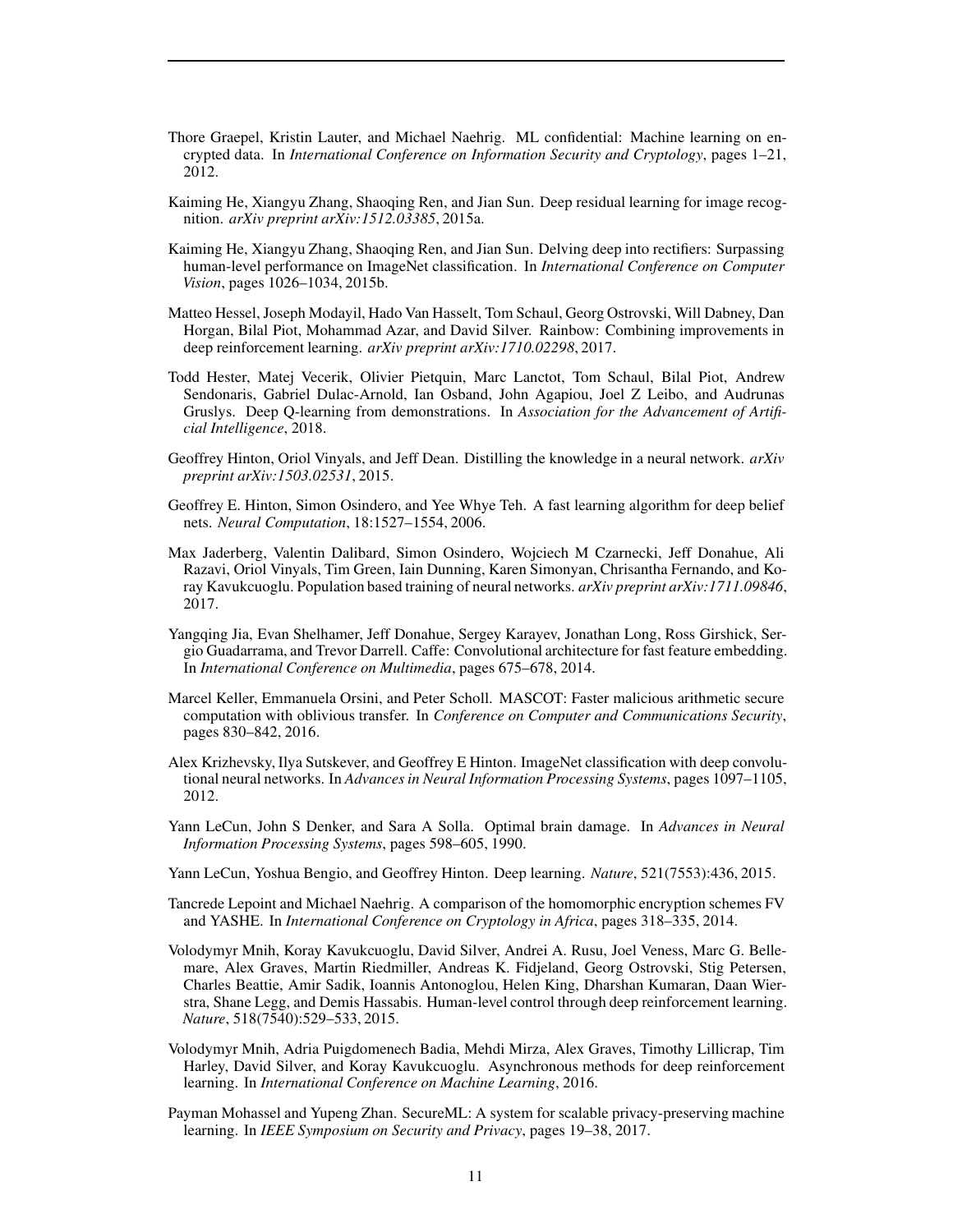- <span id="page-11-4"></span>Pavlo Molchanov, Stephen Tyree, Tero Karras, Timo Aila, and Jan Kautz. Pruning convolutional neural networks for resource efficient inference. In *International Conference on Learning Representations*, 2017.
- <span id="page-11-5"></span>Emilio Parisotto, Jimmy Lei Ba, and Ruslan Salakhutdinov. Actor-mimic: Deep multitask and transfer reinforcement learning. *arXiv preprint arXiv:1511.06342*, 2015.
- <span id="page-11-15"></span>Maithra Raghu, Ben Poole, Jon Kleinberg, Surya Ganguli, and Jascha Sohl-Dickstein. On the expressive power of deep neural networks. *arXiv preprint arXiv:1606.05336*, 2016.
- <span id="page-11-1"></span>Ronald L Rivest, Len Adleman, and Michael L Dertouzos. On data banks and privacy homomorphisms. *Foundations of Secure Computation*, 4(11):169–180, 1978.
- <span id="page-11-8"></span>Andrei A Rusu, Sergio Gomez Colmenarejo, Caglar Gulcehre, Guillaume Desjardins, James Kirkpatrick, Razvan Pascanu, Volodymyr Mnih, Koray Kavukcuoglu, and Raia Hadsell. Policy distillation. *arXiv preprint arXiv:1511.06295*, 2015.
- <span id="page-11-14"></span>Tom Schaul, John Quan, Ioannis Antonoglou, and David Silver. Prioritized experience replay. In *International Conference on Learning Representations*, 2015.
- <span id="page-11-16"></span>Simon Schmitt, Jonathan J Hudson, Augustin Zidek, Simon Osindero, Carl Doersch, Wojciech M Czarnecki, Joel Z Leibo, Heinrich Kuttler, Andrew Zisserman, Karen Simonyan, and Ali Eslami. Kickstarting deep reinforcement learning. *arXiv preprint arXiv:1803.03835*, 2018.
- <span id="page-11-3"></span>Nitish Srivastava, Geoffrey Hinton, Alex Krizhevsky, Ilya Sutskever, and Ruslan Salakhutdinov. Dropout: A simple way to prevent neural networks from overfitting. *Journal of Machine Learning Research*, 15(1):1929–1958, 2014.
- <span id="page-11-0"></span>Ion Stoica, Dawn Song, Raluca Ada Popa, David Patterson, Michael W Mahoney, Randy Katz, Anthony D Joseph, Michael Jordan, Joseph M Hellerstein, Joseph E Gonzalez, Ken Goldberg, Ali Ghodsi, David Culler, and Pieter Abbeel. A Berkeley view of systems challenges for AI. *arXiv preprint arXiv:1712.05855*, 2017.
- <span id="page-11-11"></span>Ilya Sutskever, James Martens, George Dahl, and Geoffrey Hinton. On the importance of initialization and momentum in deep learning. In *International Conference on Machine Learning*, pages 1139–1147, 2013.

<span id="page-11-10"></span>Richard Sutton and Andrew Barto. *Reinforcement Learning: An Introduction*. MIT press, 1998.

- <span id="page-11-6"></span>Yee Teh, Victor Bapst, Wojciech M Czarnecki, John Quan, James Kirkpatrick, Raia Hadsell, Nicolas Heess, and Razvan Pascanu. Distral: Robust multitask reinforcement learning. In *Advances in Neural Information Processing Systems*, pages 4499–4509, 2017.
- <span id="page-11-12"></span>Hado van Hasselt. Double Q-learning. In *Advances in Neural Information Processing Systems 23*, pages 2613–2621, 2010.
- <span id="page-11-9"></span>Sameer Wagh, Divya Gupta, and Nishanth Chandran. SecureNN: Efficient and private neural network training. *preprint eprint.iacr.org/2018/442*, 2018.
- <span id="page-11-13"></span>Ziyu Wang, Tom Schaul, Matteo Hessel, Hado van Hasselt, Marc Lanctot, and Nando de Freitas. Dueling network architectures for deep reinforcement learning. In *Proceedings of The 33rd International Conference on Machine Learning*, pages 1995–2003, 2016.
- <span id="page-11-2"></span>Andrew C Yao. Protocols for secure computations. In *Foundations of Computer Science*, pages 160–164, 1982.
- <span id="page-11-7"></span>Jason Yosinski, Jeff Clune, Yoshua Bengio, and Hod Lipson. How transferable are features in deep neural networks? In *Advances in Neural Information Processing Systems*, pages 3320–3328, 2014.
- <span id="page-11-17"></span>Barret Zoph and Quoc V Le. Neural architecture search with reinforcement learning. In *International Conference on Learning Representations*, 2017.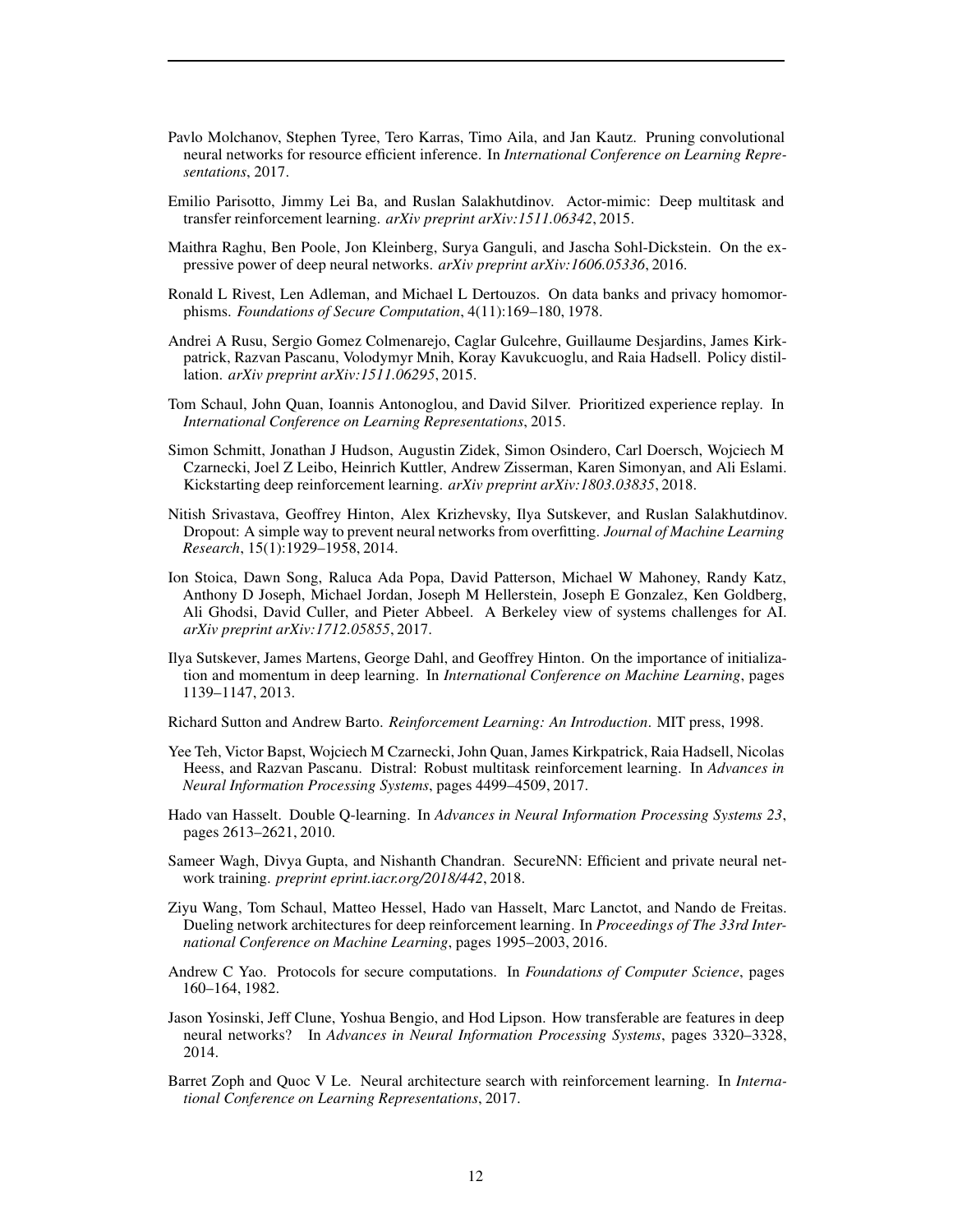<span id="page-12-1"></span>

|          |       | Learning rate   Training batches Retraining batches |
|----------|-------|-----------------------------------------------------|
| $5e - 2$ |       |                                                     |
| $5e-3$   | 60e3  | 30e3                                                |
| $5e-4$   | 90e3  | 45e3                                                |
| $5e - 5$ | 105e3 | 72.5e3                                              |

<span id="page-12-2"></span>Table 1: AlexNet: Learning schedule for training and retraining procedures.

|        |      | Learning rate   Training batches Retraining batches |
|--------|------|-----------------------------------------------------|
| $1e-1$ |      |                                                     |
| $1e-2$ | 30e3 |                                                     |
| $1e-3$ | 45e3 | 20e3                                                |

Table 2: ResNet50: Learning schedule for training and retraining procedures.

# <span id="page-12-0"></span>A EXPERIMENTAL DETAILS

AlexNet We train this model for 120e3 batches, with batch size of 256. We apply batch normalization on the convolutional layers and  $\ell_2$ -regularization of 1e-4. Optimization is done using Momentum SGD with momentum of 0.9 and the learning rate schedule which is shown in [Table 1.](#page-12-1) Note that the learning schedule during retraining is 50% faster than during training (for  $T_1$  and  $T_2$ ).

For both retraining procedures  $T_1$  and  $T_2$ , we perform reset for each of the first 5 convolutional layers and the following 2 fully connected layers. [Table 3](#page-13-1) shows the number of trainable parameters for each of the layers.

ResNet50 We perform all training and retraining procedures for 60e3 batches, with batch size of 64 and  $\ell_2$ -regularization of 1e-4. Optimization is done using Momentum SGD with momentum of 0.9 and the learning rate schedule shown in [Table 2.](#page-12-2)

For our experiments, we reinitialize the very first convolutional layer, as well as the first ResNet block for each of the four subsequent network sections. In the 'S4 B1 -W' experiment, we leave out resetting the learned skip connection. Finally, we also reset the last fully connected layer containing logits.

A3C Each agent is trained on a single Atari level for 5e7 environment steps, over 10 seeds. We use the standard Atari architecture consisting of 3 convolutional layers, 1 fully connected layer and 2 fully connected 'heads' for policy and value function. The number of parameters for each of those layers is shown in [Table 5.](#page-13-2) For optimization, we use RMSProp optimizer with  $\epsilon = 0.1$ , decay of 0.99 and  $\alpha = 6e-4$  that is linearly annealed to 0. For all the other hyperparameters we refer to [Mnih et al.](#page-10-14) [\(2016\)](#page-10-14). Finally, while calculating reported statistics we removed the following Atari levels, due to poor behaviour of the trained agent: Montezuma's Revenge, Venture, Solaris, Enduro, Battle Zone, Gravitar, Kangaroo, Skiing, Krull, Video pinball, Freeway, Centipede, and Robotank.

Rainbow Each agent is trained on a single Atari level for 20e6 environment frames, over 3 seeds. Due to agent behaving randomly, we remove the following Atari games from our MC-hardness calculations: Montezuma's Revenge, Venture, and Solaris. For our experiments, we use the same network architecture and hyperparameters as reported in [Hessel et al. \(2017\)](#page-10-6) and target the first 3 convolutional layers. [Table 6](#page-13-3) has the total number of parameters for each of the 3 layers.

IMPALA We train a single agent over a suite of 28 DeepMind Lab levels for a total of 1 billion steps over all the environments, over 5 seeds. During training we apply population based training (PBT; [Jaderberg et al.](#page-10-15), [2017](#page-10-15)) with population of size 12, in order to evolve the entropy cost, learning rate and  $\epsilon$  for RMSProp. For language modelling a separated LSTM channel is used. In the results we report, we removed two DeepMind Lab levels due to poor behavior of the trained agent: 'language\_execute\_random\_task' and 'psychlab\_visual\_search'. All the other hyperparameters are retained from [Espeholt et al.](#page-9-5) [\(2018\)](#page-9-5). For our experiments, we reinitialize the first convolutional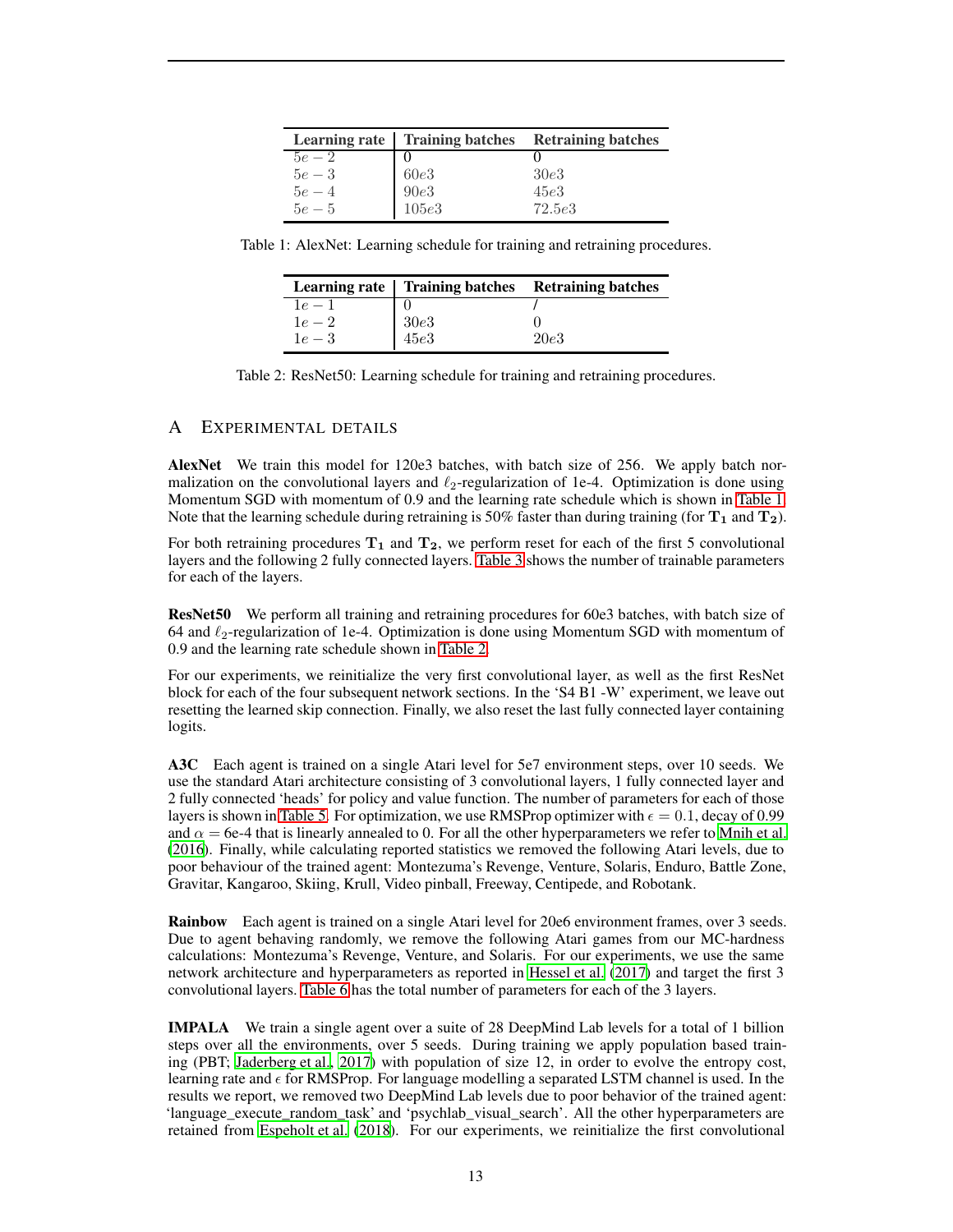

Figure 7: Hardness of model completion for AlexNet on ImageNet under retraining procedure  $T_2$ . The x-axis shows experiments that retrain different parts of the model.

layer in each of the 3 ResNet sections, as well as the final fully connected layer and the weights of the LSTM. The absolute number of parameters for each of the aforementioned layers is available in [Table 7.](#page-14-0)

# <span id="page-13-1"></span><span id="page-13-0"></span>B PARAMETER COUNTS

|          | Conv 1 | Conv 2    | Conv 3    | Conv 4    | Conv 5    | Linear 1  | Linear 2   | Logits    | Total      |
|----------|--------|-----------|-----------|-----------|-----------|-----------|------------|-----------|------------|
| Standard | 34,944 | 614,654   | 885,120   | 1.327.488 | 884,992   | 1.052.672 | 16,781,312 | 4,096,000 | 25,677,182 |
| Large    | 52,416 | 1,382,784 | 1,991,232 | 2,986,560 | 1.991.000 | 2.365.440 | 37,754,880 | 6,144,000 | 54,668,312 |
| Small    | 17,472 | 153,728   | 221,376   | 331,968   | 221.312   | 264.192   | 4.196.352  | 2,048,000 | 7.454.400  |

Table 3: AlexNet, number of parameters per layer. Compared to the 'Standard' version, 'Small' represents a network with 50% less feature maps and fully connected neurons, whereas 'Large' represents a model with 50% more feature maps and fully connected neurons.

|                                                                                |  | $\vert$ Conv1 S1 B1 S2 B1 S3 B1 | $S4 B1 S4 B1 - W$ Logits |  |
|--------------------------------------------------------------------------------|--|---------------------------------|--------------------------|--|
| <b>ResNet50</b>   9,536 75,008 379,392 1,512,448 6,039,552 3,938,304 2,048,000 |  |                                 |                          |  |

Table 4: ResNet50, number of parameters per layer.

<span id="page-13-3"></span><span id="page-13-2"></span>

|  |  |                                            | Conv 1 Conv 2 Conv 3 Linear Policy head Value head |     | <b>Total</b> |
|--|--|--------------------------------------------|----------------------------------------------------|-----|--------------|
|  |  | <b>A3C</b>   8,192 32,768 36,864 1,179,648 | 9.216                                              | 512 | 1.267.200    |

Table 5: A3C, number of parameters per layer.

| Conv 1 Conv 2 Conv 3 Total |  |                                                |
|----------------------------|--|------------------------------------------------|
|                            |  | <b>Rainbow</b>   8,192 32,768 36,864 1,267,712 |

Table 6: Rainbow, number of parameters per layer.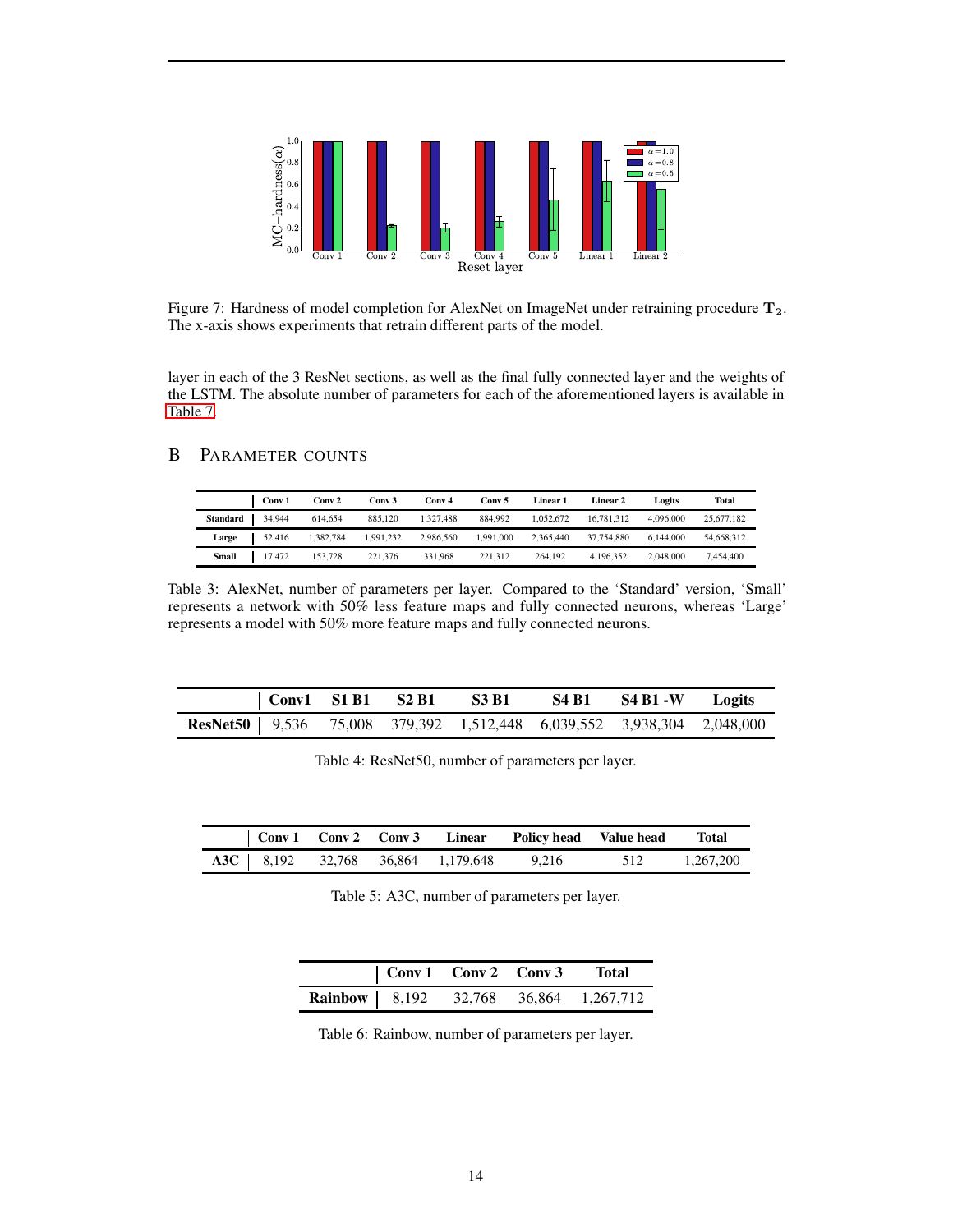<span id="page-14-0"></span>

|               | $\vert$ S1 Conv 1 S2 Conv 1 S3 Conv 1 Linear |       |       |                   | - LSTM |
|---------------|----------------------------------------------|-------|-------|-------------------|--------|
| <b>IMPALA</b> | 432                                          | 4.608 | 9.216 | 3,538,944 526,336 |        |

Table 7: IMPALA reinforcement learning agent, number of parameters per layer.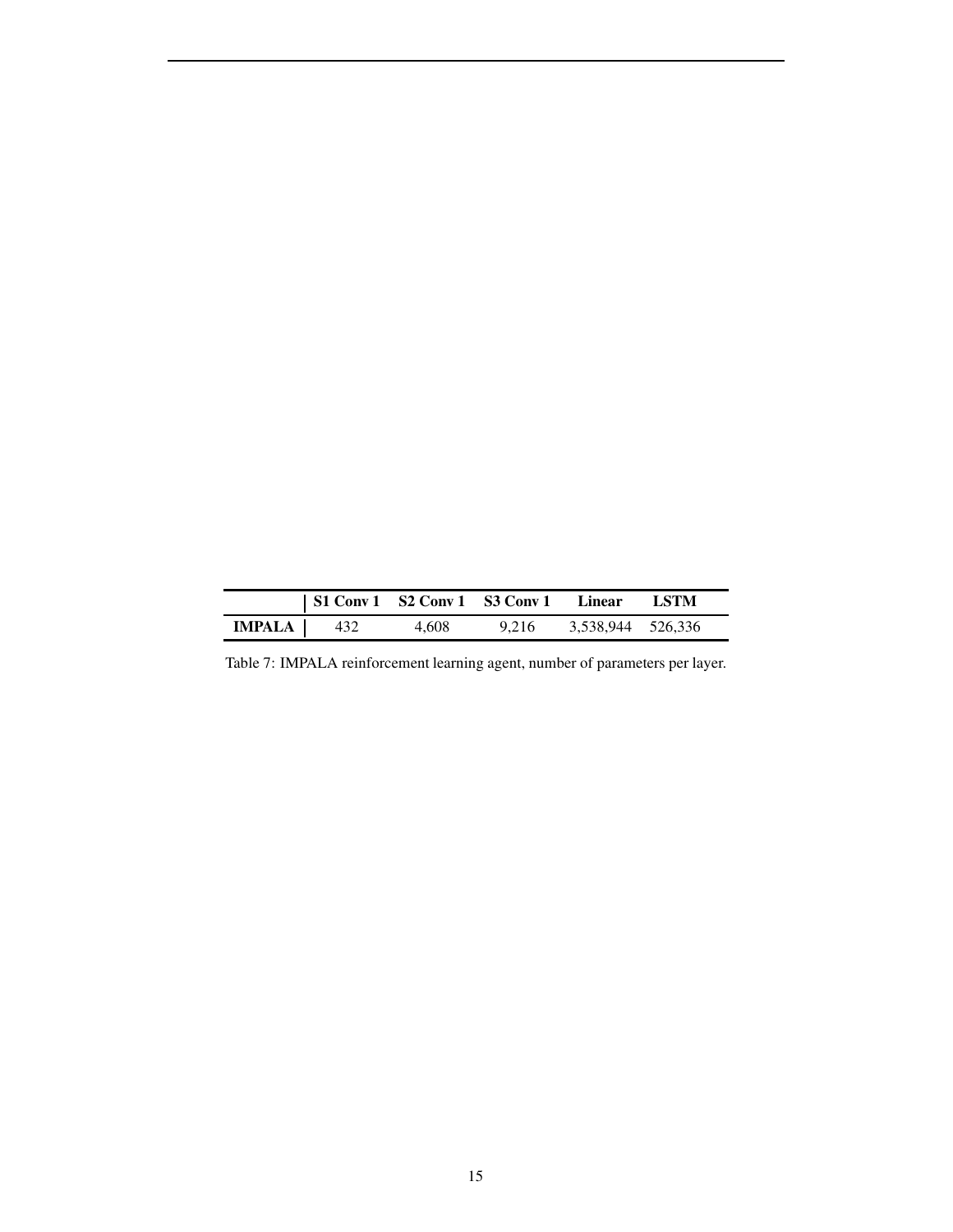# <span id="page-15-0"></span>C EXPERIMENTAL DATA

# C.1 ALEXNET

|                     | MC-hardness( $\alpha = 1.0$ ) | Median | Mean | SD.  | Min  | Max  |
|---------------------|-------------------------------|--------|------|------|------|------|
| Layer               | Retraining procedure          |        |      |      |      |      |
| Conv 1              | $\rm T_1$                     | 0.39   | 0.59 | 0.35 | 0.38 | 1.00 |
|                     | $T_2$                         | 1.00   | 1.00 | 0.00 | 1.00 | 1.00 |
| Conv <sub>2</sub>   | $\rm T_1$                     | 0.44   | 0.42 | 0.04 | 0.38 | 0.45 |
|                     | $T_{2}$                       | 1.00   | 1.00 | 0.00 | 1.00 | 1.00 |
| Conv $3$            | $\rm T_1$                     | 0.40   | 0.40 | 0.01 | 0.38 | 0.41 |
|                     | $T_{2}$                       | 1.00   | 1.00 | 0.00 | 1.00 | 1.00 |
| Conv <sub>4</sub>   | $\rm T_1$                     | 0.41   | 0.41 | 0.02 | 0.39 | 0.42 |
|                     | $T_2$                         | 1.00   | 1.00 | 0.00 | 1.00 | 1.00 |
| Conv <sub>5</sub>   | $\rm T_1$                     | 0.39   | 0.39 | 0.01 | 0.39 | 0.40 |
|                     | $\rm T_2$                     | 1.00   | 1.00 | 0.00 | 1.00 | 1.00 |
| Linear 1            | $\rm T_1$                     | 0.39   | 0.40 | 0.02 | 0.39 | 0.42 |
|                     | $T_{2}$                       | 1.00   | 1.00 | 0.00 | 1.00 | 1.00 |
| Linear <sub>2</sub> | $\rm T_1$                     | 0.41   | 0.41 | 0.03 | 0.38 | 0.44 |
|                     | $T_{2}$                       | 1.00   | 1.00 | 0.00 | 1.00 | 1.00 |
|                     |                               |        |      |      |      |      |

MC-hardness $(\alpha = 0.9)$ 

|                   |                      | Median | Mean | <b>SD</b> | Min | Max |
|-------------------|----------------------|--------|------|-----------|-----|-----|
| Layer             | Retraining procedure |        |      |           |     |     |
| Conv $1$          | $T_1$                | 0.5    | 0.5  | 0.0       | 0.5 | 0.5 |
|                   | $\rm T_2$            | 1.0    | 1.0  | 0.0       | 1.0 | 1.0 |
| Conv <sub>2</sub> | $\rm T_1$            | 0.5    | 0.5  | 0.0       | 0.5 | 0.5 |
|                   | $T_2$                | 1.0    | 1.0  | 0.0       | 1.0 | 1.0 |
| Conv $3$          | $\rm T_1$            | 0.5    | 0.5  | 0.0       | 0.5 | 0.5 |
|                   | $T_2$                | 1.0    | 1.0  | 0.0       | 1.0 | 1.0 |
| Conv <sub>4</sub> | $\rm T_1$            | 0.5    | 0.5  | 0.0       | 0.5 | 0.5 |
|                   | $T_{2}$              | 1.0    | 1.0  | 0.0       | 1.0 | 1.0 |
| Conv $5$          | $\rm T_1$            | 0.5    | 0.5  | 0.0       | 0.5 | 0.5 |
|                   | $T_{2}$              | 1.0    | 1.0  | 0.0       | 1.0 | 1.0 |
| Linear 1          | $\rm T_1$            | 0.5    | 0.5  | 0.0       | 0.5 | 0.5 |
|                   | $T_{2}$              | 1.0    | 1.0  | 0.0       | 1.0 | 1.0 |
| Linear 2          | $\rm T_1$            | 0.5    | 0.5  | 0.0       | 0.5 | 0.5 |
|                   | $T_{2}$              | 1.0    | 1.0  | 0.0       | 1.0 | 1.0 |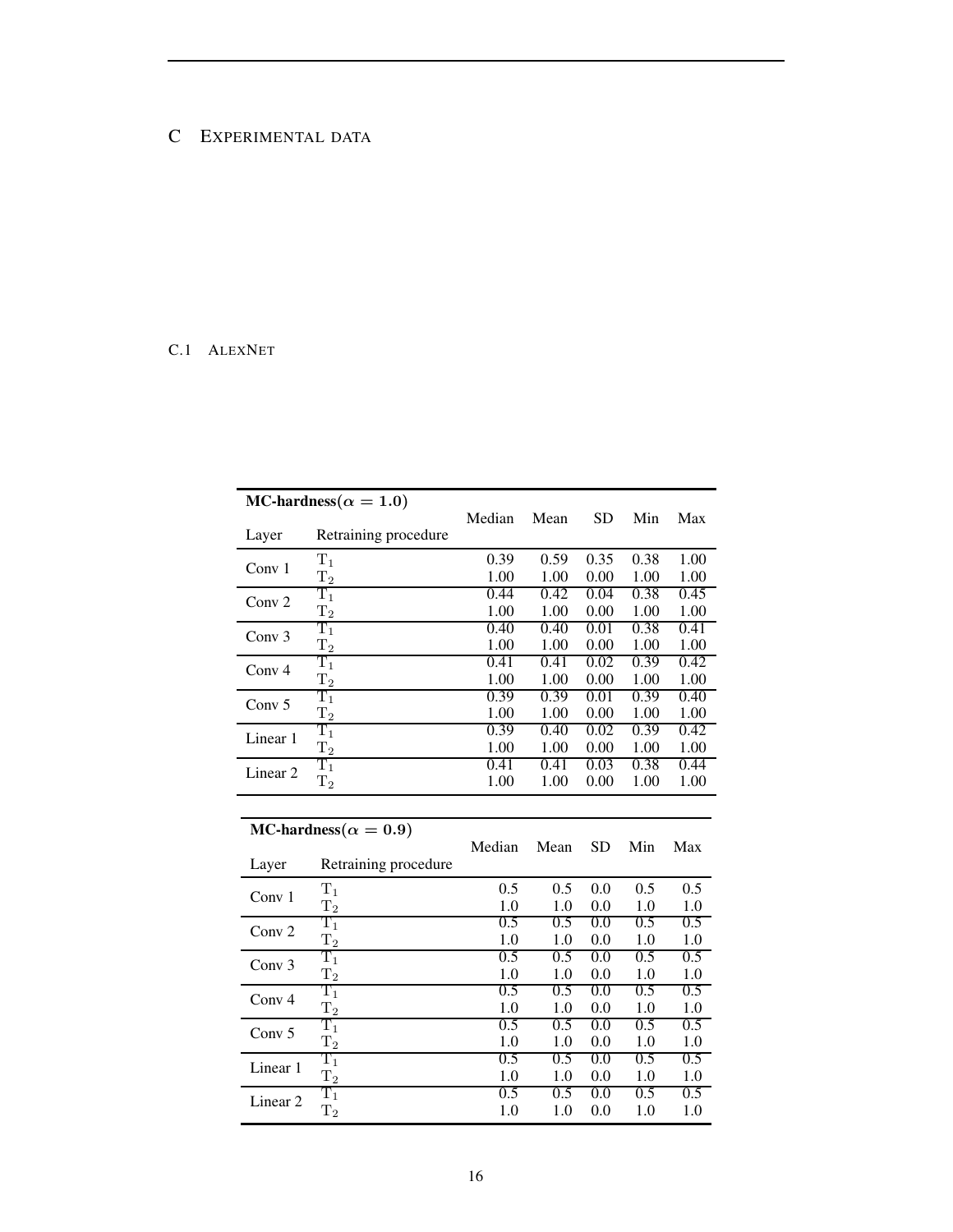|                     | MC-hardness( $\alpha = 0.8$ ) | Median | Mean | <b>SD</b> | Min  | Max  |
|---------------------|-------------------------------|--------|------|-----------|------|------|
| Layer               | Retraining procedure          |        |      |           |      |      |
| Conv $1$            | $\rm T_1$                     | 0.20   | 0.21 | 0.03      | 0.18 | 0.24 |
|                     | $\rm T_2$                     | 1.00   | 1.00 | 0.00      | 1.00 | 1.00 |
| Conv <sub>2</sub>   | $\rm T_1$                     | 0.17   | 0.16 | 0.01      | 0.15 | 0.17 |
|                     | $\rm T_2$                     | 1.00   | 1.00 | 0.00      | 1.00 | 1.00 |
| Conv $3$            | $\rm T_1$                     | 0.13   | 0.13 | 0.01      | 0.12 | 0.15 |
|                     | $\rm T_2$                     | 1.00   | 1.00 | 0.00      | 1.00 | 1.00 |
| Conv <sub>4</sub>   | $\rm T_1$                     | 0.11   | 0.11 | 0.01      | 0.10 | 0.13 |
|                     | $T_2$                         | 1.00   | 1.00 | 0.00      | 1.00 | 1.00 |
| Conv <sub>5</sub>   | $\rm T_1$                     | 0.08   | 0.08 | 0.00      | 0.08 | 0.08 |
|                     | $\rm T_2$                     | 1.00   | 1.00 | 0.00      | 1.00 | 1.00 |
| Linear 1            | $\rm T_1$                     | 0.19   | 0.19 | 0.01      | 0.19 | 0.20 |
|                     | $T_2$                         | 1.00   | 1.00 | 0.00      | 1.00 | 1.00 |
| Linear 2            | $\rm T_1$                     | 0.22   | 0.23 | 0.02      | 0.21 | 0.25 |
|                     | $T_2$                         | 1.00   | 1.00 | 0.00      | 1.00 | 1.00 |
|                     |                               |        |      |           |      |      |
|                     |                               |        |      |           |      |      |
|                     | MC-hardness( $\alpha = 0.5$ ) |        |      |           |      |      |
|                     |                               | Median | Mean | <b>SD</b> | Min  | Max  |
| Layer               | Retraining procedure          |        |      |           |      |      |
|                     | $T_1$                         | 0.18   | 0.18 | 0.01      | 0.17 | 0.19 |
| Conv 1              | $\rm T_2$                     | 1.00   | 1.00 | 0.00      | 1.00 | 1.00 |
|                     | $\rm T_1$                     | 0.13   | 0.14 | 0.02      | 0.12 | 0.16 |
| Conv <sub>2</sub>   | $\rm T_2$                     | 0.24   | 0.24 | 0.01      | 0.22 | 0.24 |
|                     | $\rm T_1$                     | 0.08   | 0.07 | 0.01      | 0.07 | 0.08 |
| Conv 3              | $\rm T_2$                     | 0.20   | 0.21 | 0.04      | 0.18 | 0.25 |
|                     | $\rm T_1$                     | 0.08   | 0.09 | 0.02      | 0.08 | 0.12 |
| Conv <sub>4</sub>   | $\rm T_2$                     | 0.26   | 0.27 | 0.05      | 0.23 | 0.32 |
|                     | $\rm T_1$                     | 0.06   | 0.06 | 0.00      | 0.06 | 0.06 |
| Conv $5$            | $\rm T_2$                     | 0.41   | 0.47 | 0.28      | 0.23 | 0.78 |
|                     | $\rm T_1$                     | 0.08   | 0.08 | 0.01      | 0.08 | 0.09 |
| Linear 1            | $\rm T_2$                     | 0.70   | 0.64 | 0.19      | 0.43 | 0.79 |
| Linear <sub>2</sub> | $\rm T_1$<br>$\rm T_2$        | 0.07   | 0.07 | 0.01      | 0.06 | 0.08 |

# C.2 RESNET50

|                               | MC-hardness( $\alpha = 1.0$ ) | Median | Mean | <b>SD</b> | Min  | Max  |
|-------------------------------|-------------------------------|--------|------|-----------|------|------|
| Layer                         | Retraining procedure          |        |      |           |      |      |
| Conv 1                        | $T_1$                         | 0.35   | 0.35 | 0.00      | 0.35 | 0.35 |
|                               | $\rm T_2$                     | 1.00   | 1.00 | 0.00      | 1.00 | 1.00 |
| S1 B1                         | $\rm T_1$                     | 0.35   | 0.35 | 0.00      | 0.34 | 0.35 |
|                               | $T_2$                         | 1.00   | 1.00 | 0.00      | 1.00 | 1.00 |
| S <sub>2</sub> B <sub>1</sub> | $\rm T_1$                     | 0.35   | 0.35 | 0.01      | 0.34 | 0.37 |
|                               | $T_{2}$                       | 1.00   | 1.00 | 0.00      | 1.00 | 1.00 |
| S3 B1                         | $\rm T_1$                     | 0.34   | 0.34 | 0.00      | 0.34 | 0.35 |
|                               | $T_2$                         | 1.00   | 1.00 | 0.00      | 1.00 | 1.00 |
| S <sub>4</sub> B <sub>1</sub> | $\rm T_1$                     | 0.36   | 0.37 | 0.01      | 0.36 | 0.38 |
|                               | $T_{2}$                       | 1.00   | 1.00 | 0.00      | 1.00 | 1.00 |
| <b>S4 B1 -W</b>               | $\rm T_1$                     | 0.36   | 0.36 | 0.00      | 0.35 | 0.36 |
|                               | $\rm T_2$                     | 1.00   | 1.00 | 0.00      | 1.00 | 1.00 |
| Logits                        | $\rm T_1$                     | 0.35   | 0.35 | 0.01      | 0.35 | 0.37 |
|                               | $\rm T_2$                     | 1.00   | 1.00 | 0.00      | 1.00 | 1.00 |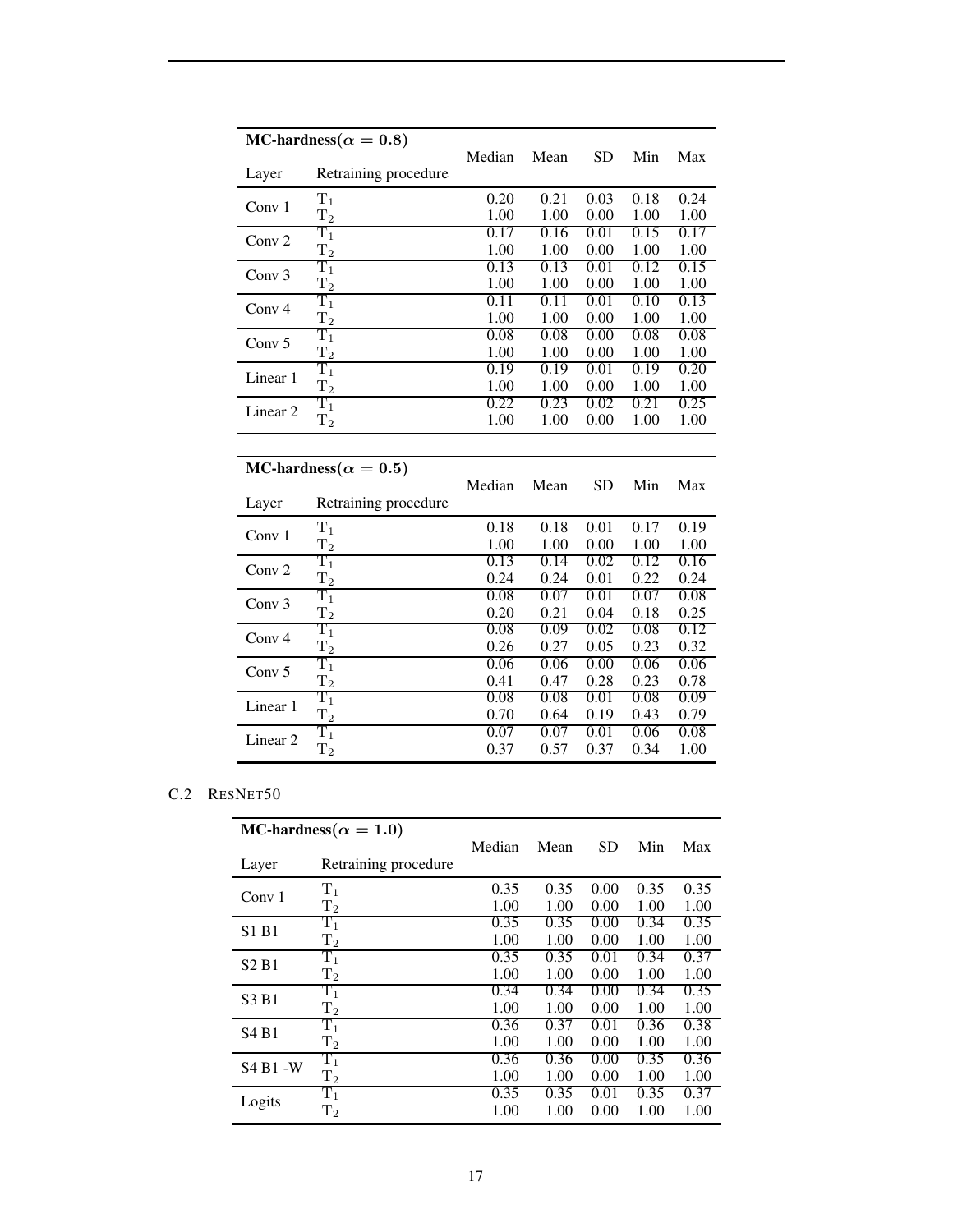|           | MC-hardness( $\alpha = 0.9$ ) |              |              |              |              |              |
|-----------|-------------------------------|--------------|--------------|--------------|--------------|--------------|
| Layer     | Retraining procedure          | Median       | Mean         | SD           | Min          | Max          |
| Conv 1    | $T_1$                         | 0.04         | 0.04         | 0.01         | 0.03         | 0.05         |
|           | $T_{2}$                       | 0.02         | 0.02         | 0.00         | 0.02         | 0.02         |
| S1 B1     | $\rm T_1$                     | 0.07         | 0.08         | 0.01         | 0.07         | 0.09         |
|           | $\rm T_2$                     | 0.08         | 0.10         | 0.03         | 0.07         | 0.14         |
| S1 B2     | $\rm T_1$                     | 0.07         | 0.08         | 0.01         | 0.07         | 0.09         |
|           | $T_{2}$<br>$\rm T_1$          | 0.05<br>0.13 | 0.06<br>0.12 | 0.01<br>0.02 | 0.05<br>0.10 | 0.06<br>0.14 |
| S1 B3     | $\rm T_2$                     | 0.11         | 0.11         | 0.01         | 0.10         | 0.12         |
|           | $\mathrm{T}_1$                | 0.39         | 0.40         | 0.01         | 0.39         | 0.42         |
| S1 B4     | $T_2$                         | 0.15         | 0.15         | 0.02         | 0.12         | 0.16         |
|           | $\rm T_1$                     | 0.18         | 0.19         | 0.03         | 0.17         | 0.22         |
| S1 B4 - W | $\rm T_2$                     | 0.09         | 0.09         | 0.01         | 0.08         | 0.09         |
|           | $\rm T_1$                     | 0.20         | 0.20         | 0.04         | 0.16         | 0.24         |
| Logits    | $T_{2}$                       | 0.10         | 0.10         | 0.00         | 0.09         | 0.10         |
|           |                               |              |              |              |              |              |
|           | MC-hardness( $\alpha = 0.8$ ) |              |              |              |              |              |
|           |                               | Median       | Mean         | <b>SD</b>    | Min          | Max          |
| Layer     | Retraining procedure          |              |              |              |              |              |
|           | $\rm T_1$                     | 0.02         | 0.02         | 0.00         | 0.01         | 0.02         |
| Conv 1    | $\rm T_2$                     | 0.01         | 0.01         | 0.00         | 0.01         | 0.01         |
|           | $\rm T_1$                     | 0.06         | 0.06         | 0.00         | 0.06         | 0.06         |
| S1 B1     | $T_2$                         | 0.07         | 0.08         | 0.01         | 0.07         | 0.09         |
|           | $\rm T_1$                     | 0.05         | 0.05         | 0.00         | 0.05         | 0.05         |
| S1 B2     | $\rm T_2$                     | 0.05         | 0.04         | 0.00         | 0.04         | 0.05         |
|           | $\rm T_1$                     | 0.08         | 0.08         | 0.01         | 0.08         | 0.09         |
| S1 B3     | $\mathrm{T}_2$                | 0.08         | 0.07         | 0.00         | 0.07         | 0.08         |
| S1 B4     | $\rm T_1$                     | 0.10         | 0.09         | 0.00         | 0.09         | 0.10         |
|           | $\rm T_2$                     | 0.08         | 0.08         | 0.00         | 0.08         | 0.09         |
| S1 B4 - W | $\rm T_1$                     | 0.06         | 0.05         | 0.01         | 0.05         | 0.06         |
|           | $T_2$                         | 0.06         | 0.06         | 0.01         | 0.06         | 0.07         |
| Logits    | $\rm T_1$                     | 0.05         | 0.05         | 0.00         | 0.05         | 0.05         |
|           | $\mathrm{T}_2$                | 0.04         | 0.04         | 0.00         | 0.04         | 0.04         |
|           |                               |              |              |              |              |              |
|           | MC-hardness( $\alpha = 0.5$ ) |              |              |              |              |              |
|           |                               | Median       | Mean         | SD           | Min          | Max          |
| Layer     | Retraining procedure          |              |              |              |              |              |
| Conv 1    | $T_1$                         | 0.02         | 0.02         | 0.00         | 0.02         | 0.02         |
|           | $\rm T_2$                     | 0.02         | 0.02         | 0.00         | 0.02         | 0.02         |
| S1 B1     | $\rm T_1$                     | 0.07         | 0.08         | 0.01         | 0.07         | 0.09         |
|           | $T_2$                         | 0.10         | 0.10         | 0.01         | 0.09         | 0.10         |
| S1 B2     | $\rm T_1$                     | 0.06         | 0.06         | 0.00         | 0.06         | 0.06         |
|           | $\rm T_2$                     | 0.06         | 0.06         | 0.00         | 0.05         | 0.06         |
| S1 B3     | $\overline{\mathrm{T}_1}$     | 0.09         | 0.09         | 0.01         | 0.08         | 0.10         |
|           | $T_2$                         | 0.09         | 0.09         | 0.01         | 0.08         | 0.11         |
| S1 B4     | $\rm T_1$                     | 0.09         | 0.09         | 0.00         | 0.09         | 0.09         |
|           | $T_2$                         | 0.10         | 0.10         | 0.00         | 0.10         | 0.10         |
| S1 B4 -W  | $\overline{\mathrm{T}_1}$     | 0.06         | 0.06         | 0.01         | 0.05         | 0.07         |
|           | $\mathrm{T}_2$<br>$\rm T_1$   | 0.08<br>0.03 | 0.08<br>0.03 | 0.00<br>0.00 | 0.08<br>0.03 | 0.08<br>0.03 |
| Logits    | $T_2$                         | 0.03         | 0.03         | 0.00         | 0.03         | 0.03         |
|           |                               |              |              |              |              |              |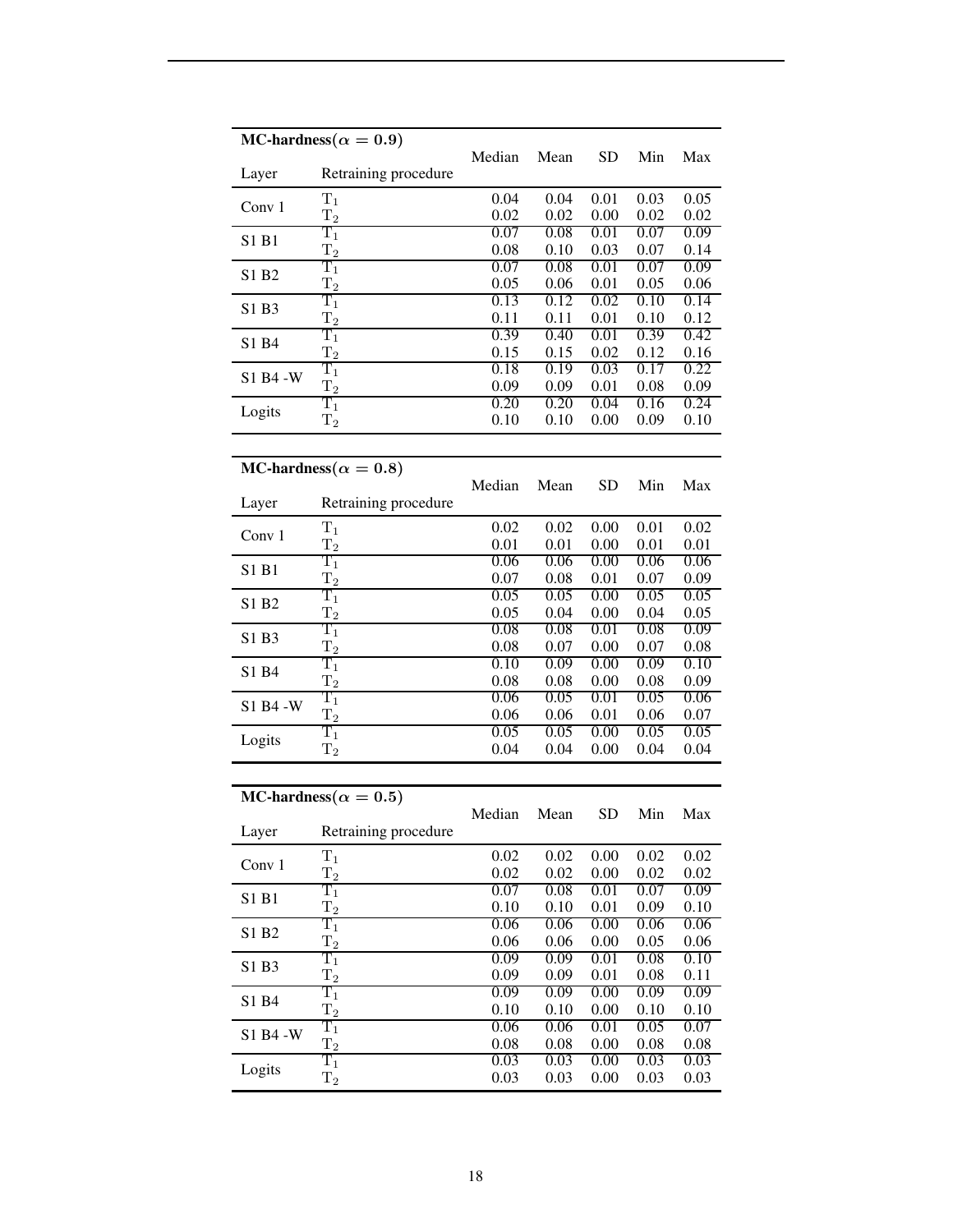# C.3 A3C

# MC-hardness( $\alpha = 1.0$ ) Median Mean SD Min Max Layer Conv 1 0.92 0.94 0.03 0.91 1.00 Conv 2 0.65 0.65 0.04 0.60 0.72 Conv 3 0.39 0.40 0.04 0.35 0.45 Linear 1 0.33 0.34 0.03 0.29 0.39 P<br>
0.29 0.29 0.29 0.03 0.25 0.35 P 0.29 0.29 0.03 0.25 0.35 V 0.11 0.11 0.03 0.06 0.16 MC-hardness( $\alpha = 0.8$ ) Median Mean SD Min Max Layer Conv 1 1.00 1.00 1.00 1.00 1.00 Conv 2 0.66 0.66 0.06 0.57 0.76 Conv 3 0.28 0.29 0.05 0.19 0.35 Linear 1 0.20 0.21 0.03 0.18 0.27<br>P 0.22 0.23 0.04 0.18 0.29 P 0.22 0.23 0.04 0.18 0.29 V 0.05 0.05 0.01 0.04 0.06 MC-hardness( $\alpha = 0.5$ ) Median Mean SD Min Max Layer Conv 1 1.00 1.00 1.00 1.00 1.00 Conv 2 0.57 0.58 0.10 0.43 0.77 Conv 3 0.18 0.19 0.08 0.12 0.34 Linear 1 0.11 0.13 0.05 0.09 0.24<br>P 0.16 0.16 0.03 0.10 0.21 P 0.16 0.16 0.03 0.10 0.21 V 0.07 0.07 0.01 0.06 0.09

## C.3.1 RETRAINING PROCEDURE  $T_1$

#### C.3.2 RETRAINING PROCEDURE T<sub>2</sub>

| MC-hardness( $\alpha = 1.0$ )<br>Layer | Median | Mean | SD   | Min  | Max  |
|----------------------------------------|--------|------|------|------|------|
| Conv 1                                 | 0.66   | 0.68 | 0.05 | 0.62 | 0.76 |
| Conv $2$                               | 0.47   | 0.48 | 0.04 | 0.43 | 0.57 |
| Conv <sub>3</sub>                      | 0.42   | 0.42 | 0.03 | 0.36 | 0.47 |
| Linear 1                               | 0.42   | 0.43 | 0.03 | 0.39 | 0.52 |
| P                                      | 0.39   | 0.39 | 0.02 | 0.34 | 0.43 |
| V                                      | 0.25   | 0.26 | 0.04 | 0.21 | 0.35 |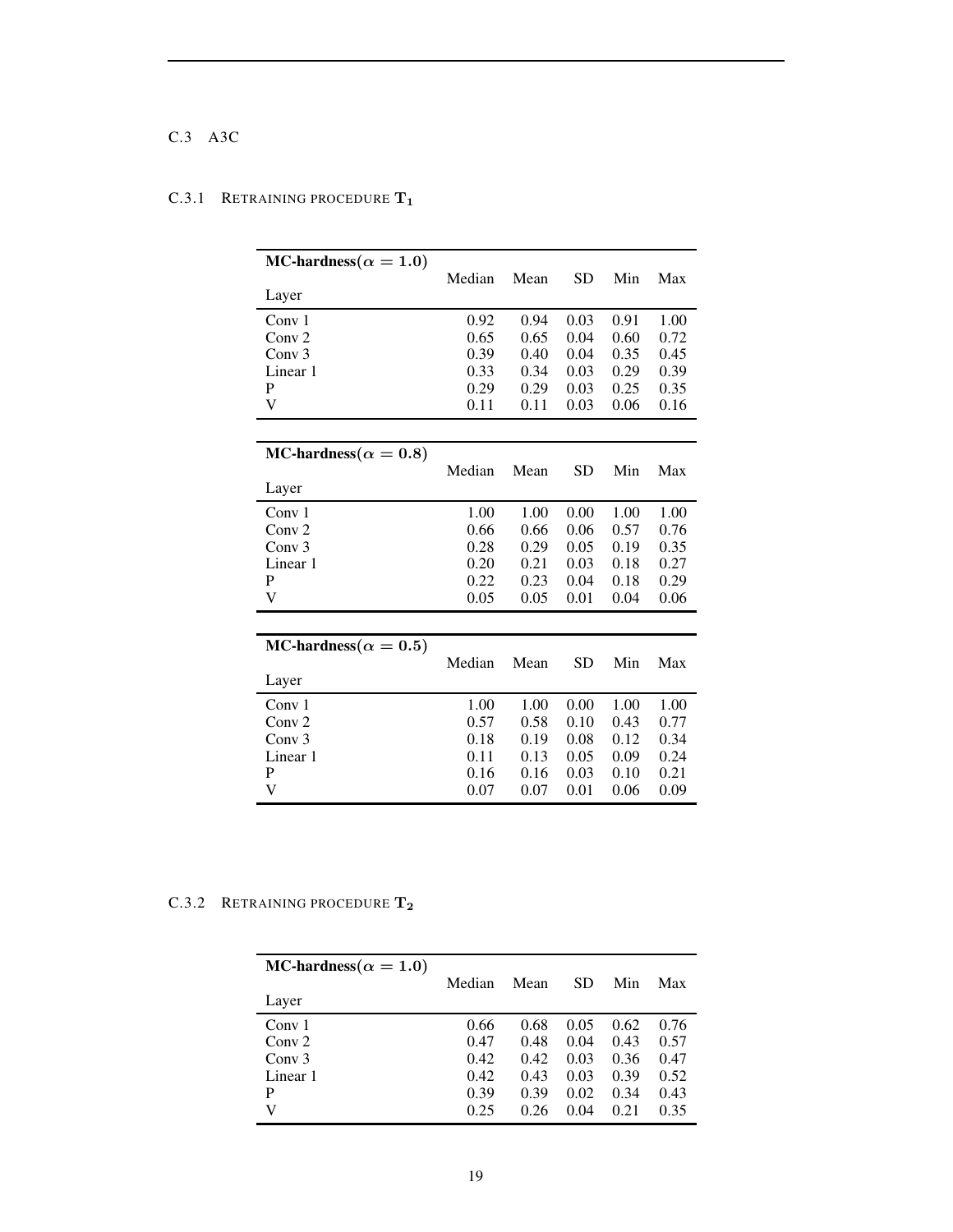| MC-hardness( $\alpha = 0.8$ )<br>Layer | Median | Mean | SD   | Min  | Max  |
|----------------------------------------|--------|------|------|------|------|
| Conv 1                                 | 0.57   | 0.60 | 0.09 | 0.51 | 0.78 |
| Conv <sub>2</sub>                      | 0.36   | 0.37 | 0.05 | 0.31 | 0.46 |
| Conv <sub>3</sub>                      | 0.27   | 0.28 | 0.02 | 0.25 | 0.32 |
| Linear 1                               | 0.29   | 0.29 | 0.02 | 0.23 | 0.32 |
| P                                      | 0.26   | 0.26 | 0.03 | 0.21 | 0.34 |
| V                                      | 0.07   | 0.07 | 0.01 | 0.05 | 0.09 |
|                                        |        |      |      |      |      |
| MC-hardness( $\alpha = 0.5$ )          | Median | Mean | SD   | Min  | Max  |
| Layer                                  |        |      |      |      |      |
| Conv 1                                 | 0.42   | 0.45 | 0.11 | 0.32 | 0.69 |
| Conv <sub>2</sub>                      | 0.23   | 0.23 | 0.04 | 0.17 | 0.29 |
| Conv <sub>3</sub>                      | 0.14   | 0.14 | 0.02 | 0.12 | 0.18 |
| Linear 1                               | 0.13   | 0.13 | 0.02 | 0.11 | 0.16 |
| P                                      | 0.14   | 0.14 | 0.03 | 0.09 | 0.19 |
| V                                      | 0.06   | 0.07 | 0.02 | 0.06 | 0.12 |

# C.4 RAINBOW

|                   | MC-hardness( $\alpha = 1.0$ ) |                     |              |              |              |              |              |
|-------------------|-------------------------------|---------------------|--------------|--------------|--------------|--------------|--------------|
|                   |                               |                     | Median       | Mean         | <b>SD</b>    | Min          | Max          |
| Layer             | Retraining procedure          | <b>Reset Buffer</b> |              |              |              |              |              |
|                   | $T_1$                         | False               | 0.52         | 0.51         | 0.02         | 0.48         | 0.53         |
| Conv 1            |                               | True                | 0.71         | 0.71         | 0.02         | 0.69         | 0.73         |
|                   | $T_{2}$                       | False               | 0.90         | 0.89         | 0.03         | 0.86         | 0.91         |
|                   |                               | True                | 1.00         | 1.00         | 0.00         | 1.00         | 1.00         |
|                   | $T_1$                         | False               | 0.39         | 0.38         | 0.03         | 0.34         | 0.41         |
| Conv 2            |                               | True                | 0.70         | 0.70         | 0.05         | 0.64         | 0.75         |
|                   | T <sub>2</sub>                | False               | 0.63         | 0.66         | 0.06         | 0.63         | 0.74         |
|                   |                               | True                | 1.00         | 1.00         | 0.00         | 1.00         | 1.00         |
|                   | $T_1$                         | False               | 0.39         | 0.40         | 0.04         | 0.37         | 0.44         |
| Conv $3$          |                               | True                | 0.70         | 0.71         | 0.05         | 0.67         | 0.76         |
|                   | $\rm T_2$                     | False               | 0.59         | 0.59         | 0.03         | 0.55         | 0.61         |
|                   |                               | True                | 0.88         | 0.87         | 0.03         | 0.83         | 0.89         |
|                   |                               |                     |              |              |              |              |              |
|                   |                               |                     |              |              |              |              |              |
|                   | MC-hardness( $\alpha = 0.8$ ) |                     |              |              |              |              |              |
|                   |                               |                     | Median       | Mean         | <b>SD</b>    | Min          | Max          |
| Layer             | Retraining procedure          | <b>Reset Buffer</b> |              |              |              |              |              |
|                   |                               | False               | 0.35         | 0.35         | 0.01         | 0.34         | 0.36         |
|                   | $T_1$                         | True                | 0.66         | 0.66         | 0.03         | 0.63         | 0.69         |
| Conv 1            |                               | False               | 0.93         | 0.94         | 0.04         | 0.90         | 0.99         |
|                   | $\rm T_2$                     | True                | 1.00         | 1.00         | 0.00         | 1.00         | 1.00         |
|                   |                               | False               | 0.26         | 0.26         | 0.03         | 0.23         | 0.28         |
|                   | $T_1$                         | True                | 0.59         | 0.59         | 0.03         | 0.57         | 0.62         |
| Conv <sub>2</sub> |                               | False               | 0.56         | 0.60         | 0.11         | 0.52         | 0.73         |
|                   | $T_2$                         | True                | 1.00         | 1.00         | 0.00         | 1.00         | 1.00         |
|                   |                               | False               | 0.29         | 0.28         | 0.04         | 0.24         | 0.32         |
|                   | $T_1$                         | True                | 0.61         | 0.59         | 0.05         | 0.54         | 0.63         |
| Conv <sub>3</sub> | $\rm T_2$                     | False<br>True       | 0.47<br>0.92 | 0.46<br>0.94 | 0.02<br>0.05 | 0.43<br>0.90 | 0.48<br>1.00 |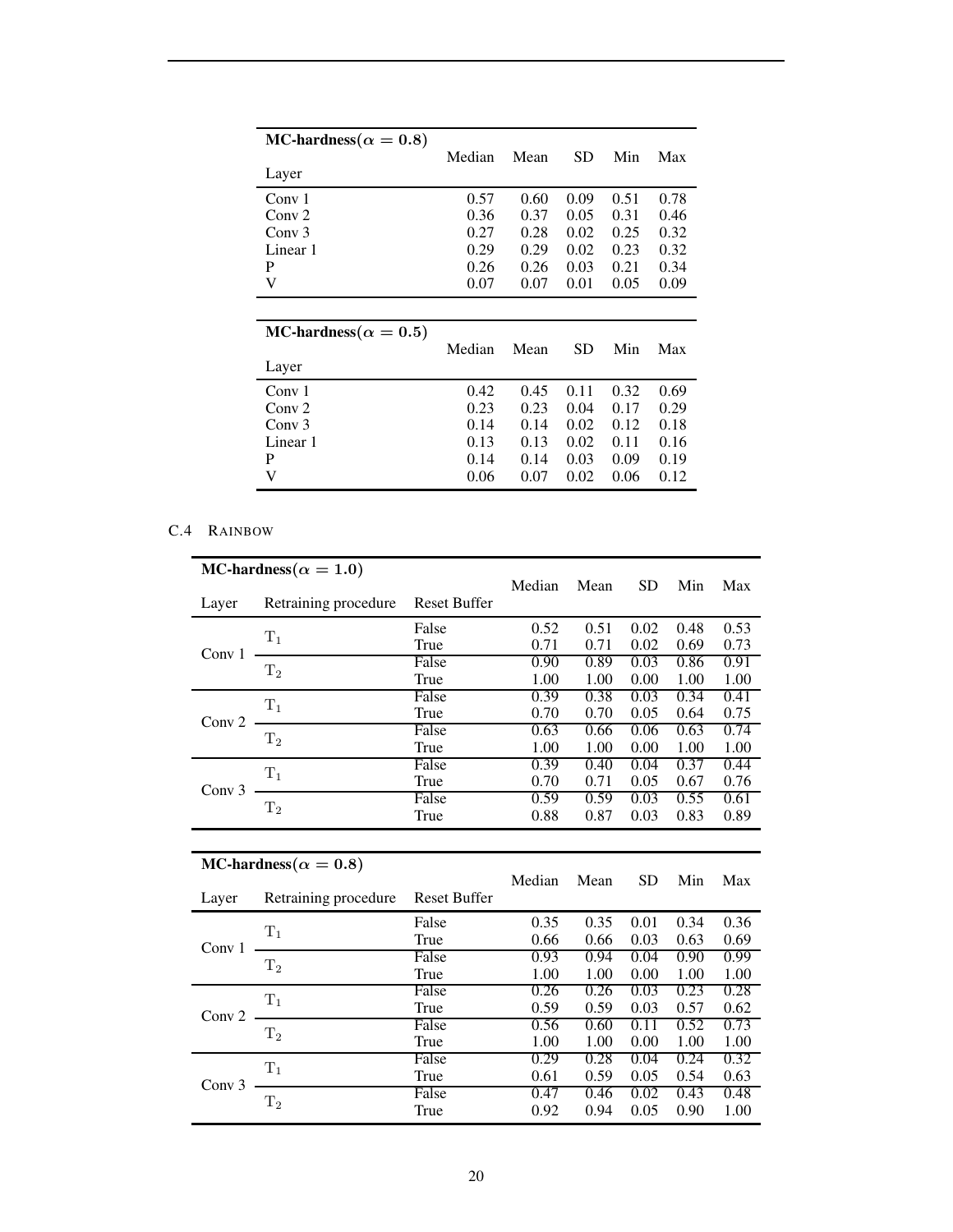| MC-hardness( $\alpha = 0.5$ ) |                      | Median              | Mean | <b>SD</b> |      | Max  |      |
|-------------------------------|----------------------|---------------------|------|-----------|------|------|------|
| Layer                         | Retraining procedure | <b>Reset Buffer</b> |      |           |      | Min  |      |
|                               | $T_1$                | False               | 0.34 | 0.33      | 0.02 | 0.31 | 0.35 |
| Conv $1$                      |                      | True                | 0.58 | 0.58      | 0.01 | 0.58 | 0.59 |
|                               | $T_2$                | False               | 1.00 | 1.00      | 0.00 | 1.00 | 1.00 |
|                               |                      | True                | 1.00 | 1.00      | 0.00 | 1.00 | 1.00 |
|                               | $T_1$                | False               | 0.25 | 0.26      | 0.04 | 0.23 | 0.31 |
| Conv <sub>2</sub>             |                      | True                | 0.49 | 0.52      | 0.05 | 0.48 | 0.58 |
|                               | T <sub>2</sub>       | False               | 0.64 | 0.65      | 0.10 | 0.56 | 0.76 |
|                               |                      | True                | 1.00 | 1.00      | 0.00 | 1.00 | 1.00 |
|                               |                      | False               | 0.28 | 0.26      | 0.03 | 0.23 | 0.28 |
| Conv <sub>3</sub>             | $T_1$                | True                | 0.53 | 0.54      | 0.02 | 0.52 | 0.57 |
|                               | T <sub>2</sub>       | False               | 0.50 | 0.51      | 0.02 | 0.50 | 0.53 |
|                               |                      | True                | 1.00 | 1.00      | 0.00 | 1.00 | 1.00 |

# C.5 IMPALA REINFORCEMENT LEARNING AGENT

|                                  | MC-hardness( $\alpha = 1.0$ ) |        |      |           |      |      |
|----------------------------------|-------------------------------|--------|------|-----------|------|------|
|                                  |                               | Median | Mean | <b>SD</b> | Min  | Max  |
| Layer                            | Retraining procedure          |        |      |           |      |      |
| S <sub>1</sub> Conv <sub>1</sub> | $\rm T_1$                     | 0.44   | 0.46 | 0.09      | 0.38 | 0.59 |
|                                  | $T_{2}$                       | 0.65   | 0.70 | 0.20      | 0.50 | 1.00 |
| S <sub>2</sub> Conv 1            | $\rm T_1$                     | 0.41   | 0.51 | 0.24      | 0.26 | 0.84 |
|                                  | $T_{2}$                       | 0.65   | 0.63 | 0.26      | 0.37 | 1.00 |
| S <sub>3</sub> Conv 1            | $\rm T_1$                     | 0.51   | 0.48 | 0.15      | 0.22 | 0.60 |
|                                  | $\rm T_2$                     | 0.51   | 0.50 | 0.25      | 0.15 | 0.86 |
| Linear                           | $\rm T_1$                     | 0.49   | 0.52 | 0.06      | 0.48 | 0.60 |
|                                  | $\rm T_2$                     | 0.67   | 0.71 | 0.18      | 0.53 | 0.91 |
| <b>LSTM</b>                      | $\rm T_1$                     | 0.39   | 0.39 | 0.04      | 0.34 | 0.46 |
|                                  | $\mathrm{T}_2$                | 0.41   | 0.48 | 0.16      | 0.34 | 0.73 |
|                                  |                               |        |      |           |      |      |
|                                  |                               |        |      |           |      |      |
|                                  | MC-hardness( $\alpha = 0.9$ ) |        |      |           |      |      |
|                                  |                               | Median | Mean | <b>SD</b> | Min  | Max  |
| Layer                            | Retraining procedure          |        |      |           |      |      |
|                                  | $T_1$                         | 0.41   | 0.40 | 0.09      | 0.25 | 0.47 |
| S1 Conv 1                        | $\rm T_2$                     | 0.66   | 0.71 | 0.20      | 0.47 | 1.00 |
|                                  | $\rm T_1$                     | 0.50   | 0.51 | 0.21      | 0.29 | 0.83 |
| S <sub>2</sub> Conv 1            | $\rm T_2$                     | 0.70   | 0.66 | 0.26      | 0.31 | 1.00 |
|                                  | $\rm T_1$                     | 0.58   | 0.54 | 0.16      | 0.27 | 0.66 |
| S <sub>3</sub> Conv 1            | $\rm T_2$                     | 0.55   | 0.55 | 0.26      | 0.13 | 0.78 |
|                                  | $\rm T_1$                     | 0.51   | 0.53 | 0.09      | 0.42 | 0.63 |
| Linear                           | $\mathrm{T}_2$                | 0.53   | 0.61 | 0.20      | 0.36 | 0.83 |
| <b>LSTM</b>                      | $\rm T_1$                     | 0.33   | 0.35 | 0.09      | 0.24 | 0.48 |